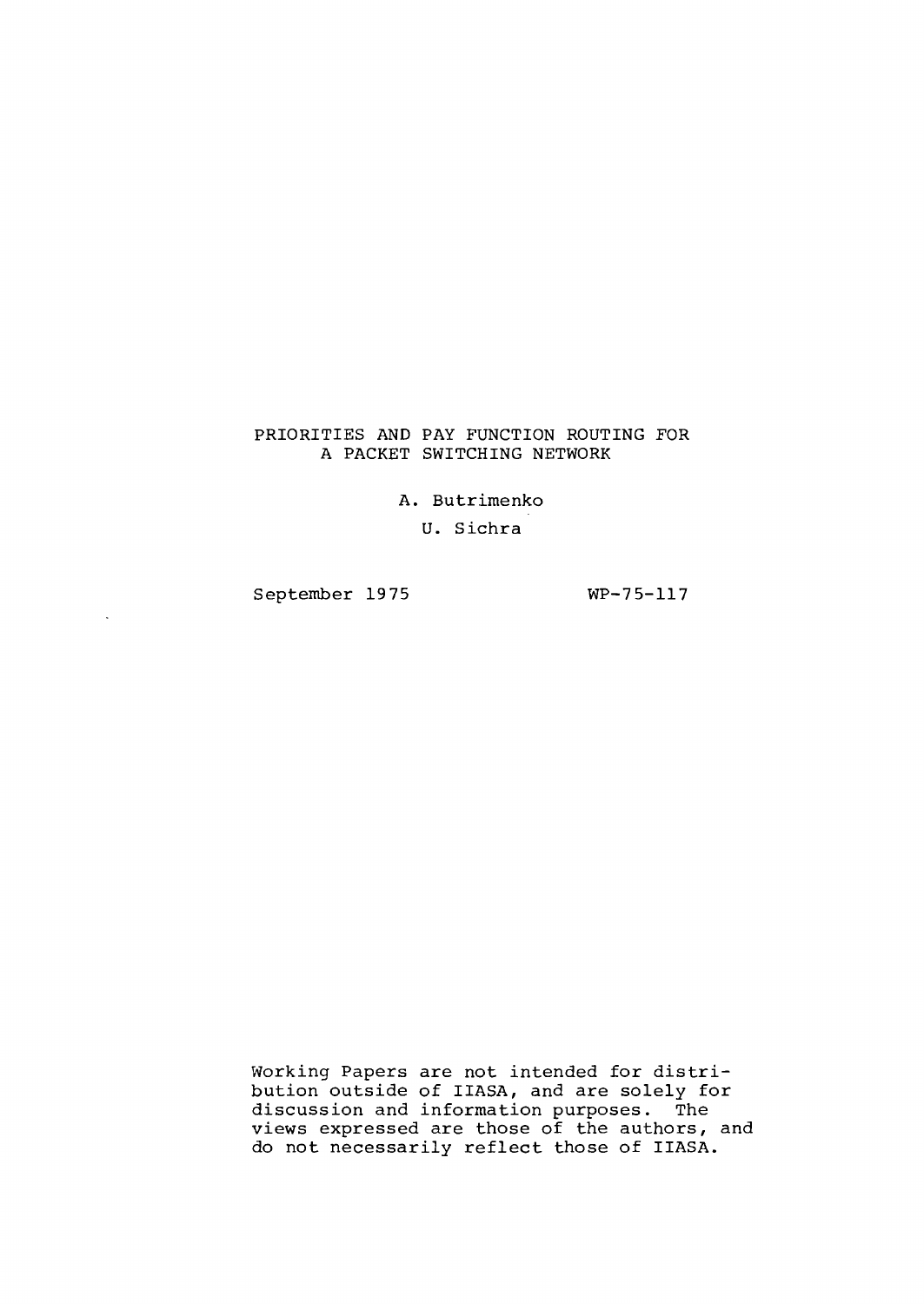$\epsilon$  $\star$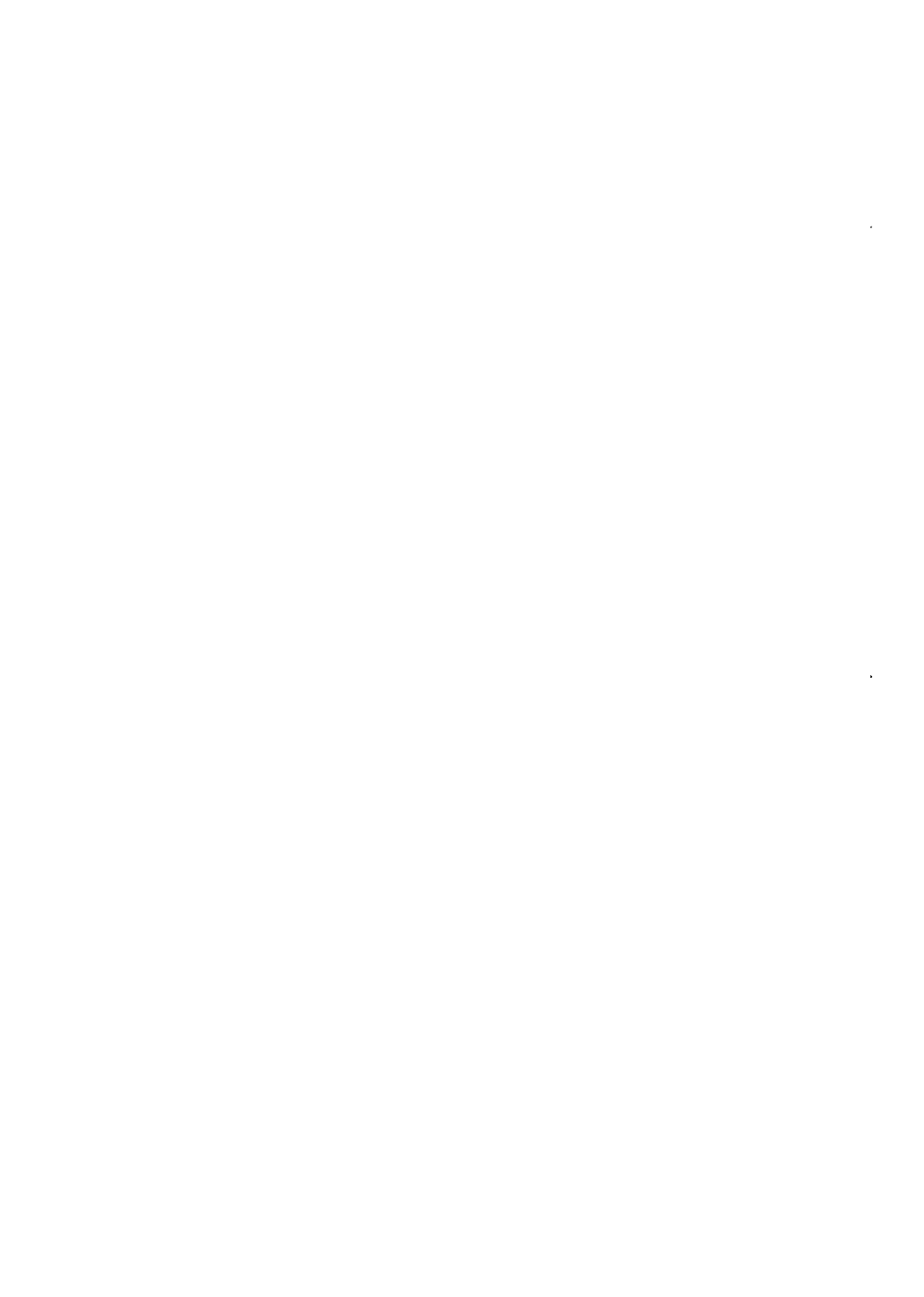# Priorities and Pay Function Routing for a Packet Switching Network

A. Butrimenko

U. Sichra

In every network there arises the problem of choosing a path for <sup>a</sup> message so that it reaches its destination. If there are many users requesting the same channel it could be occupied and another would have to be chosen, provided that it would also be a good path and free, otherwise the message would have to queue up.

The choice of an objective function for the selection procedure of <sup>a</sup> path is part of the decision process when constructing the routing algorithm. The selection is carried out with respect to an objective function which is maximized (or minimized). There exist some useful objective functions commonly used for routing in a computer network: minimization of distance, minimization of delay or cumulative costs, maximization of throughput or reliability, etc.

The cumulative delay along <sup>a</sup> path is very often taken as an objective function for the routing algorithm, its value being used as <sup>a</sup> performance criterion to be compared with that of another network or routing strategy. But it is clear that the average delay or average delivery time is not detailed enough to be used when comparing different performances, especially as other features of the system are disregarded.

<sup>A</sup> multidimensional optimization would probably give better comparative parameters, but as the solution is of real-time nature such a procedure would be too long and complicated. Here again the problem would arise of which out of several parameters should be taken as a comparative value.

One of the difficulties is that in every network there are messages (or jobs) of varying importance. Usually this problem is solved by assigning priorities to each class of messages (jobs), mostly only <sup>a</sup> few priorities.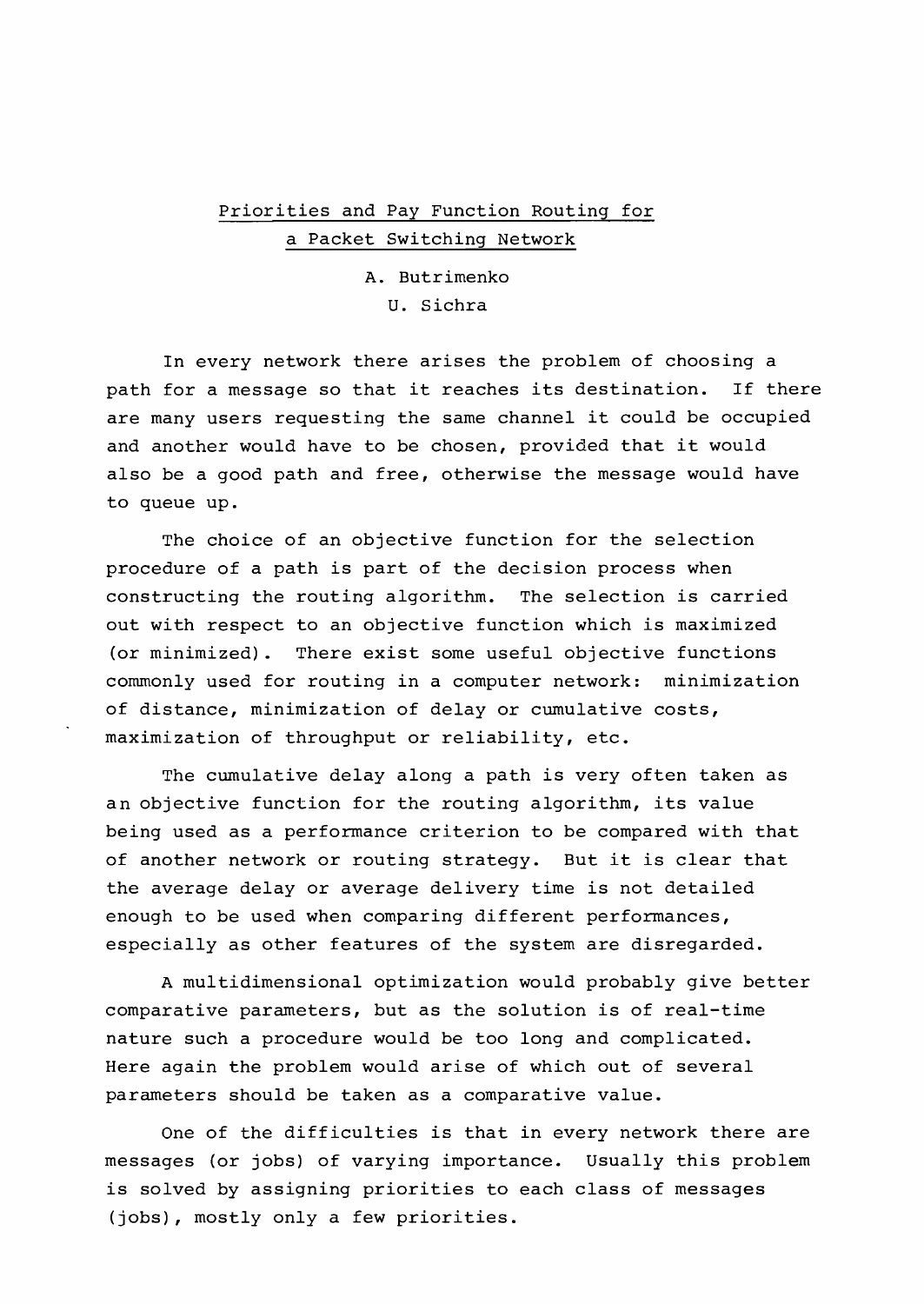We will now describe <sup>a</sup> particular algorithm for handling messages in <sup>a</sup> store and foreward network. This can be described as a decentralized, adaptive, markovian algorithm [1].

Decentralized means that there is not <sup>a</sup> single node or <sup>a</sup> set of nodes which are responsible for the routing in <sup>a</sup> whole network, but that each node constructs its own routing matrix on the basis of information gathered from neighbouring nodes, and at the same time no node has information on all the possible routes in the network.

The information at every node is regularly updated, leading to a general adaptivity of the network. The messages in each node are handled independently of the source, and this is thus <sup>a</sup> markovian-type routing. We will work with this method, which is almost an extension of the methods described in some earlier publications  $[1,2]$  and is now in use in the ARPA network. We then extend this method of routing messages for cases with <sup>a</sup> few priorities. It will be seen that the simple method of handling messages of various priorities has some awkward features and that the philosophy of fixed priorities can be wrong in many cases. Even more so, it does not reflect the proper interests of the users.

We will describe another method based on so called pay functions [3]. It will be shown that the first method with normal fixed priorities is an extreme case of the pay function method. And what is more important, the accuracy of conventional methods to actual requirements of the users can be evaluated by comparing the results with those originated by the introduction of pay functions.

Later on we will also discuss some results of the network simulation with various types of pay functions.

We will limit our study to a store and forward network, where all the messages have the same length and each one propagates through the network as a whole.\*

\*These constraints can be taken off, but are introduced here for the sake of simplicity.

 $-2-$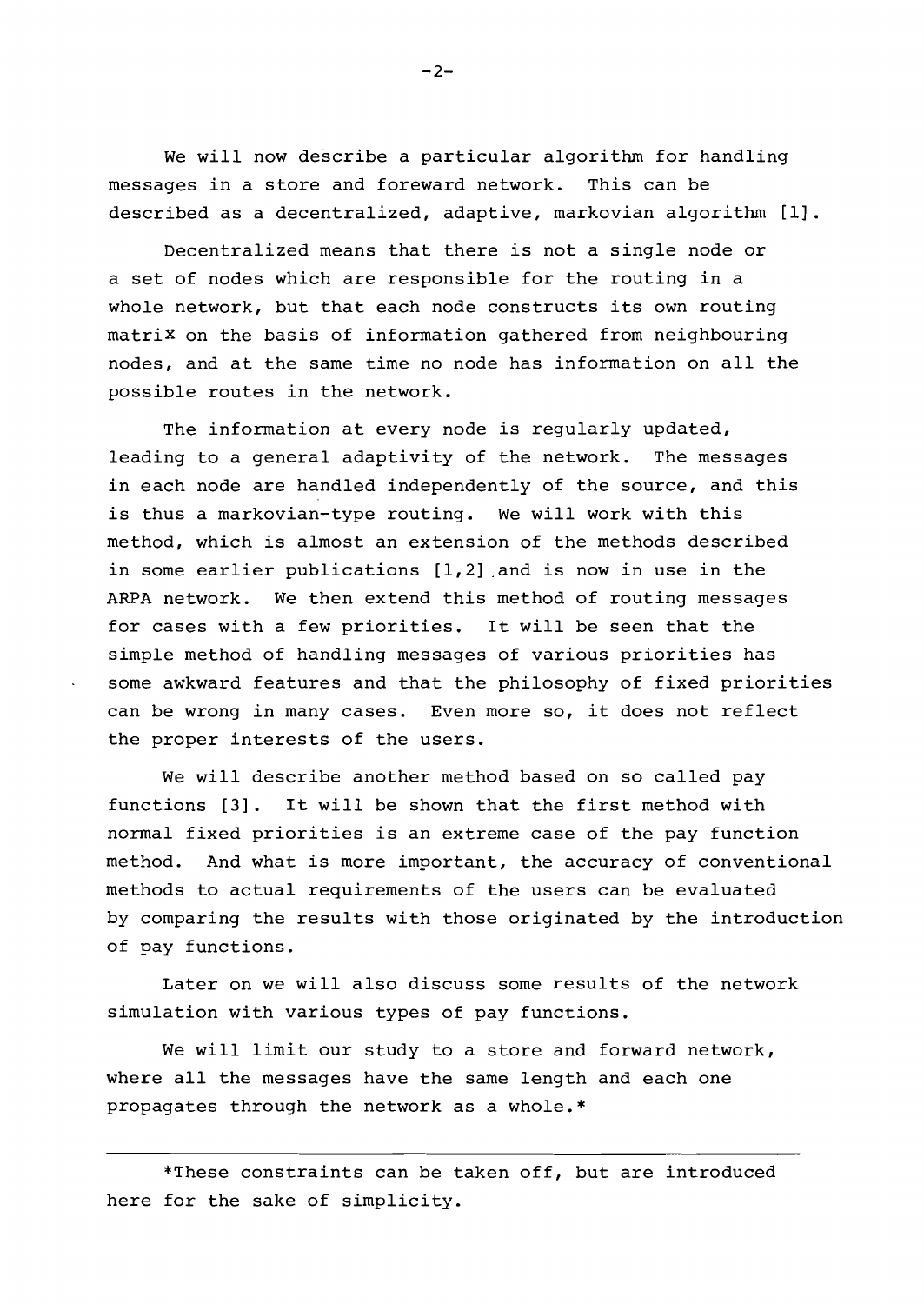Suppose that each message belongs to one of three priority classes, and that the priority does not change with time. This means that on every channel we have three queues and that the queues of lower priority will be served only if the queues of higher priority are empty. We assume that in each queue the messages are served in first-in first-out order.

#### Updating

The routing information is stored in each node, in the form of three matrices, one for each priority. In each of these matrices the column numbers correspond to the number of outgoing channels and the row numbers correspond to the number of destination nodes. The element  $r^m_{i,j}(p)$  in the matrix M gives the estimated delivery time from node m to destination i through channel <sup>j</sup> (internal numbers for nodes) for a new message with priority p. Figure <sup>1</sup> which represents <sup>a</sup> very small network shows the use of these matrices.

For every priority we have <sup>a</sup> separate routing matrix. The matrix of <sup>a</sup> small priority is <sup>a</sup> function of higher priority matrices.

To clarify this, let us look at the first priority, i.e.  $p = 1$ . In Figure 6 beside each node is shown the routing matrix for  $p = 1$ , where the rows correspond to the destination nodes to be reached from this particular node, and the columns are the outgoing channels. In the example of Figure 1, the channel number corresponds to the node number at the far end of each channel. Each node also has a vector, and each element of it is the smallest value  $\neq$  0 per row, representing the time needed to deliver <sup>a</sup> message from that node to the various destination nodes omitting the channel number, which is not important at this time.

When <sup>a</sup> sufficiently large queue forms at an outgoing channel of <sup>a</sup> node or, if the sum of the changes in the outgoing queues becomes more than <sup>a</sup> certain value the vector at that node adapts itself to the new situation.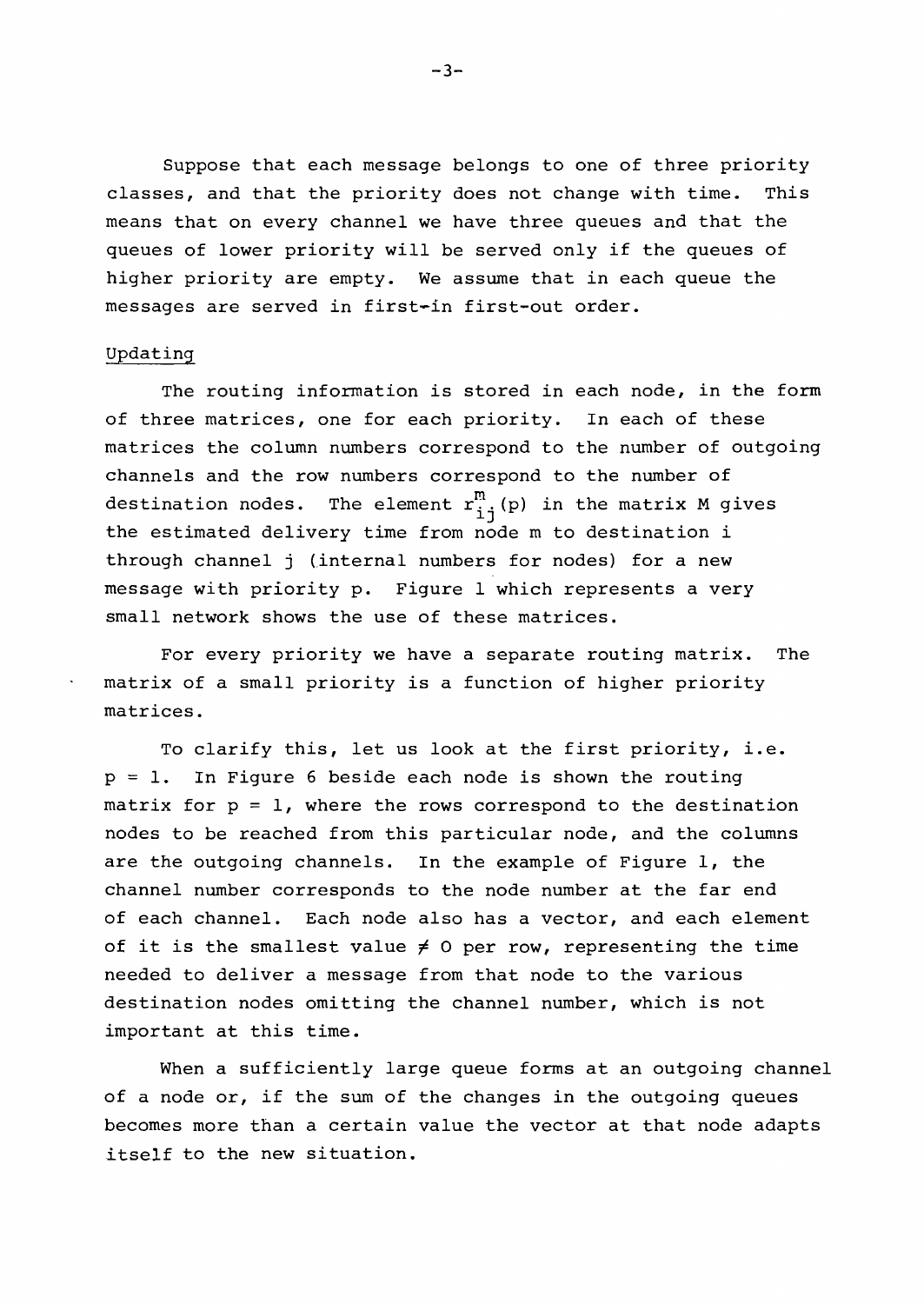After the adaptation, the new vector elements are again the minimum of each row, but the rows are now the sum of the old row's elements plus the queue of each channel. To every element in the row there corresponds <sup>a</sup> different queue (as queues and columns correspond to each other). The elements of the new vector are not the sum of the old matrix element plus queue length, but again only the old element, taking into consideration what would be the minimal if the queue lengths were added. This new vector is sent to the adjacent nodes who adapt the routing matrix for  $p = 1$  accordingly, putting the new vector's element in the right place, and their vectors possibly changing too.

For  $p = 2$  the routing matrix and, at the same time the vector are not only influenced by the queue of the packets with priority 2, but also by the queue for  $p = 1$ . The matrices for  $p = 2$  relate always directly to the matrices with  $p = 1$ . In each node the elements of the matrix for  $p = 2$  are larger or equal than the elements of  $p = 1$ . The same is true for p = 3. For the sake of simplicity the simulated algorithm only allows the transmission of the vector of one priority at a time, and starts to look for possible changes from  $p = 1$ on (or from the last priority on, if one wants it), POROG(i),  $i = 1$ , 3 is the variable which decides if the changes are large enough to allow for an adaptation.\*

#### An Example of a Simulation

The simulation is done on <sup>a</sup> 16 nodes and <sup>60</sup> channels network (Figure 3). After having generated 17,500 packets in a time of  $1,592.39$  simulation seconds with POROG(1) = 3, POROG(2) =  $6$ , POROG(3) =  $9$ , the routing matrices should have been updated 85,049 times, but 28,002 cases were collisions with other updatings at the same node in the same time interval.

\*POROG can be constructed as adaptive, changing with the loading of the system in general, but here it is supposed to stay the same throughout the whole run.

 $-4-$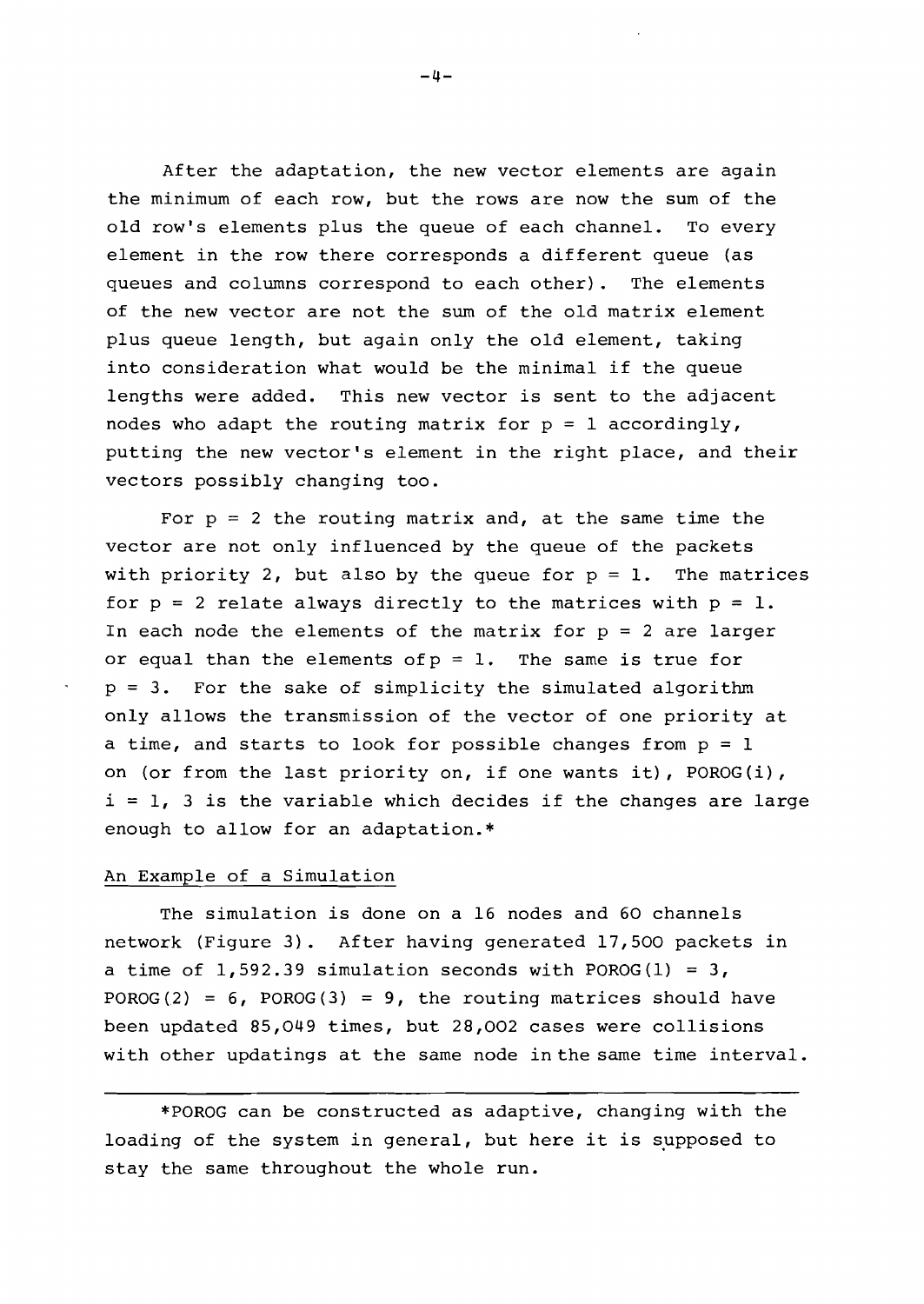The updating frequencies per node, INFUB(i), varied between 4,956 updatings at node <sup>1</sup> and 2,746 updatings at node 13, not counting collisions. As mentioned before only the matrix of one priority is updated at <sup>a</sup> time, but the cases of necessary updating for lower priorities are also counted.

The matrices of priority 1 were updated 21,259 times, on all nodes together, the matrices for priority <sup>2</sup> were updated 27,540 times and the matrices for priority <sup>3</sup> were updated 36,258 times. The collisions occuring were included in these figures. In the case where the matrices of priority <sup>1</sup> were updated, matrices of priority <sup>2</sup> should have been updated 7,013 times, and matrices for priority <sup>3</sup> should have been updated 34,910 times.

The time needed to transmit an updated vector to <sup>a</sup> neighboring node was 0.1 simulation seconds.\* It was also assumed that the updating is sent over special control channels and does not disturb the transmission of messages in the data communication system.

#### Priority Philosophy

Most batch processing or time sharing systems have priority queues. The user can attach to his messages or jobs <sup>a</sup> certain priority in order to show its importance. He also thinks that jobs with highest priority will be run first and finished first, so that the turn-around time is the lowest. But due to the changing flow in <sup>a</sup> network it is impossible to predict the completion time of a job being put into a network. Therefore, the priorities do not always coincide with the user's interests.

The following three reasons make the design of the priority system extremely complicated:

1. There is no method, except simulation, to calculate the delivery time for each priority even for <sup>a</sup> relatively small net for an assumed loading;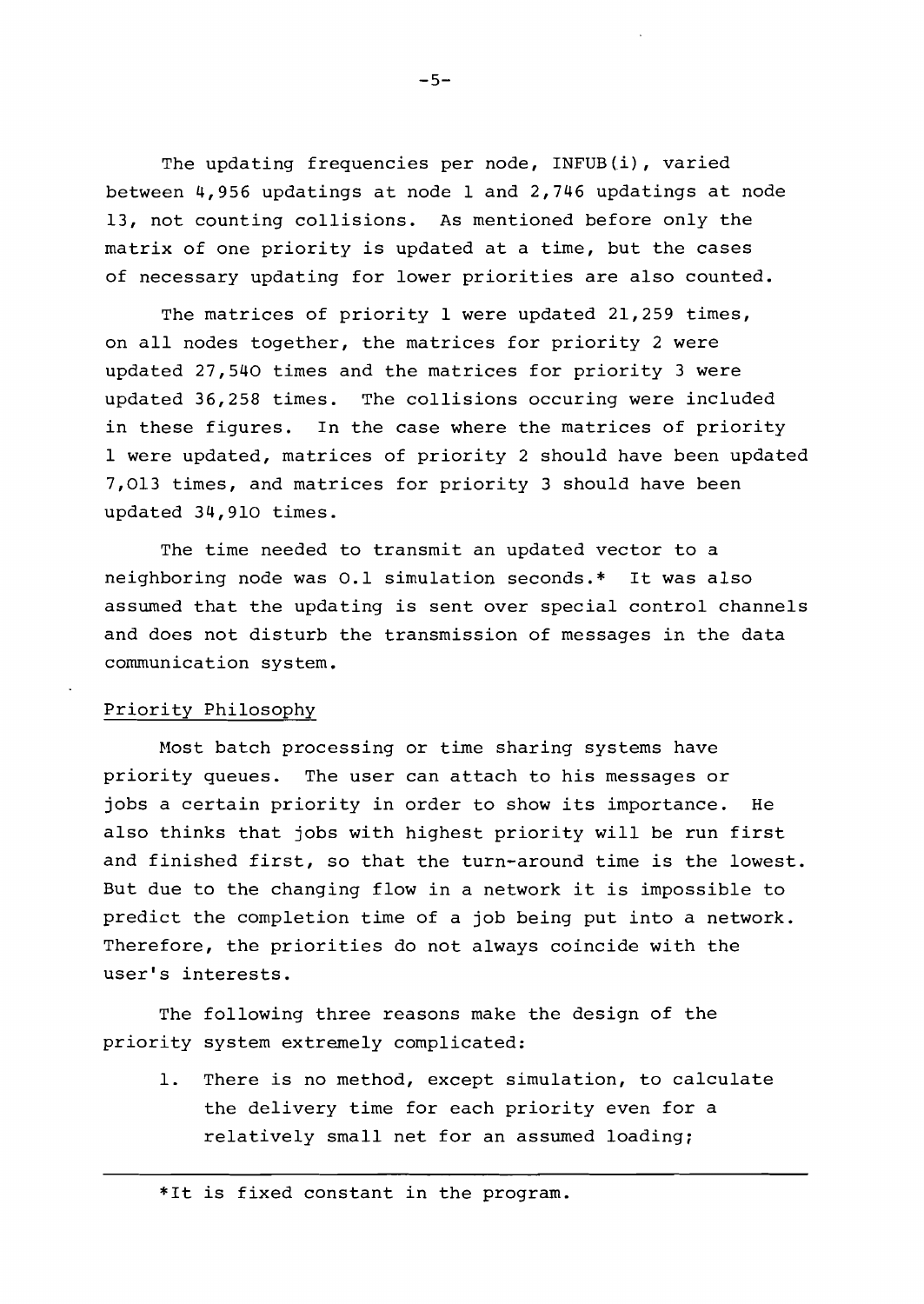- 2. The assumptions for the expected loading are as <sup>a</sup> rule different from reality and <sup>a</sup> network mostly operates under other conditions than those planned;
- 3. When using the priority system it is not possible to compare different performances which originated by different methods (order of updating, frequency of updating, queueing strategy), thus it is impossible to know which method gives the best result.

The only guarantee <sup>a</sup> priority philosophy can give is that on the same channel messages 'with higher priorities will be sent earlier than the ones of lower priority, but that does not say anything about the performance of the whole network.

#### Pay Functions

We will now introduce the so called pay functions [3]. The main idea arises from the assumption that between the authorities responsible for running the network and the users of it, an agreement on charges per time unit can be achieved for the user, depending on the performance of each particular user's job.

For example, the authorities running the commercial CDC 6600 System in Frankfurt, which is one of the systems used by IIASA scientists, have an agreement that the user can choose between <sup>5</sup> priorities, and the charge for each system second used will depend on the priority given to his job and not on the delivery or turn-around time. What we are looking for is <sup>a</sup> pay function depending on the delivery time, and the charge for the user will then depend on this too.

It is possible to think of various kinds of pay functions:

a) The pay function is <sup>a</sup> constant with time:

 $p(t) = C$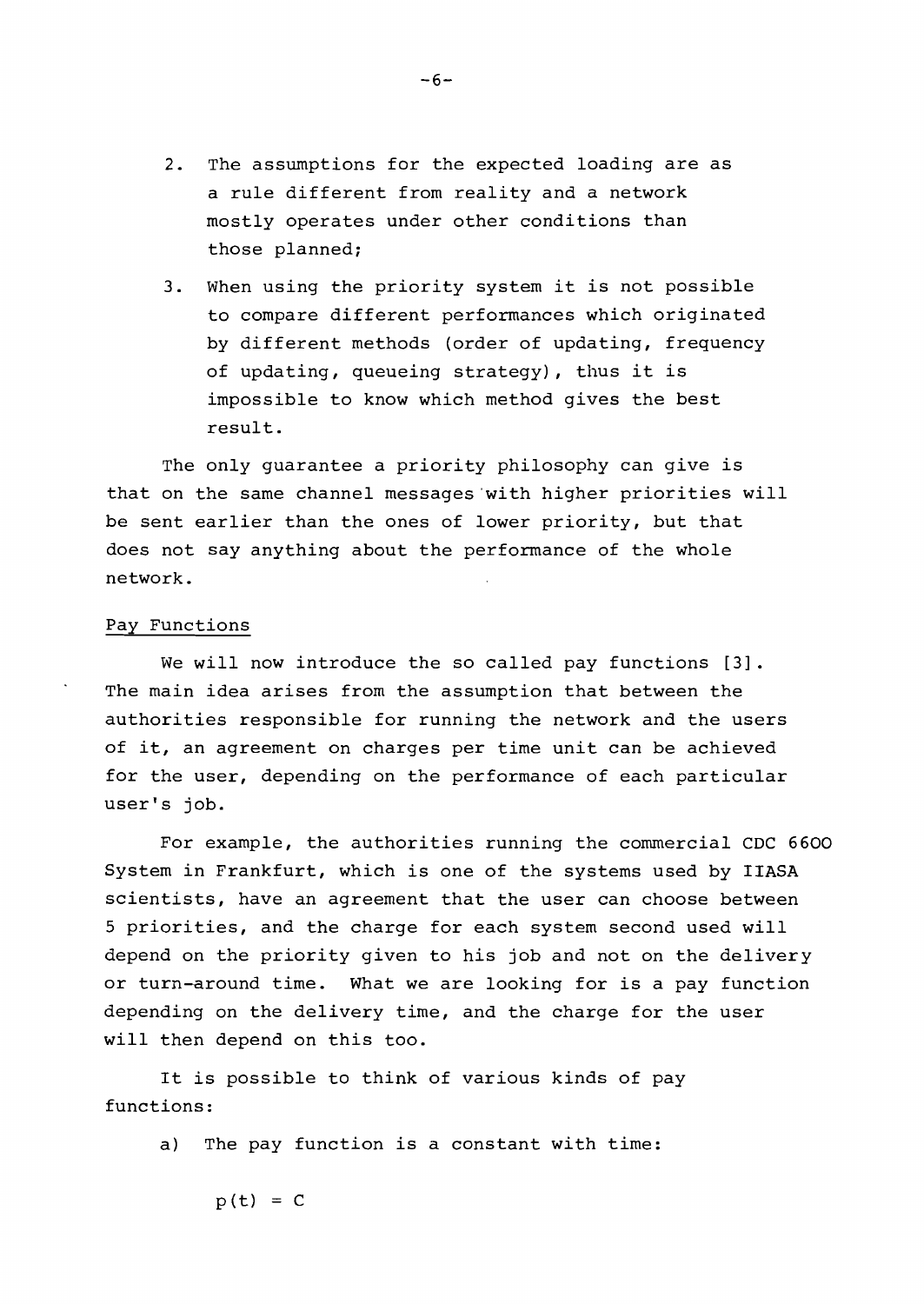above.  $p(t)$ C t

b) The pay function is <sup>a</sup> constant not equal to 0, up to <sup>a</sup> certain value of t, then it becomes <sup>0</sup> for all other values greater than that T.

$$
p(t) = \begin{array}{ccc} C & t \leq T \\ 0 & T > t \end{array}
$$

This function can apply to cases where <sup>a</sup> message is important until <sup>a</sup> certain time, when it becomes useless to the user.



c) The pay function is linear:

 $p(t) = d - k \cdot t$ 

In this case the queueing strategy is independent of the age of the messages to be queued (which will be shown later).



Such functions are used at CDC 6600 as mentioned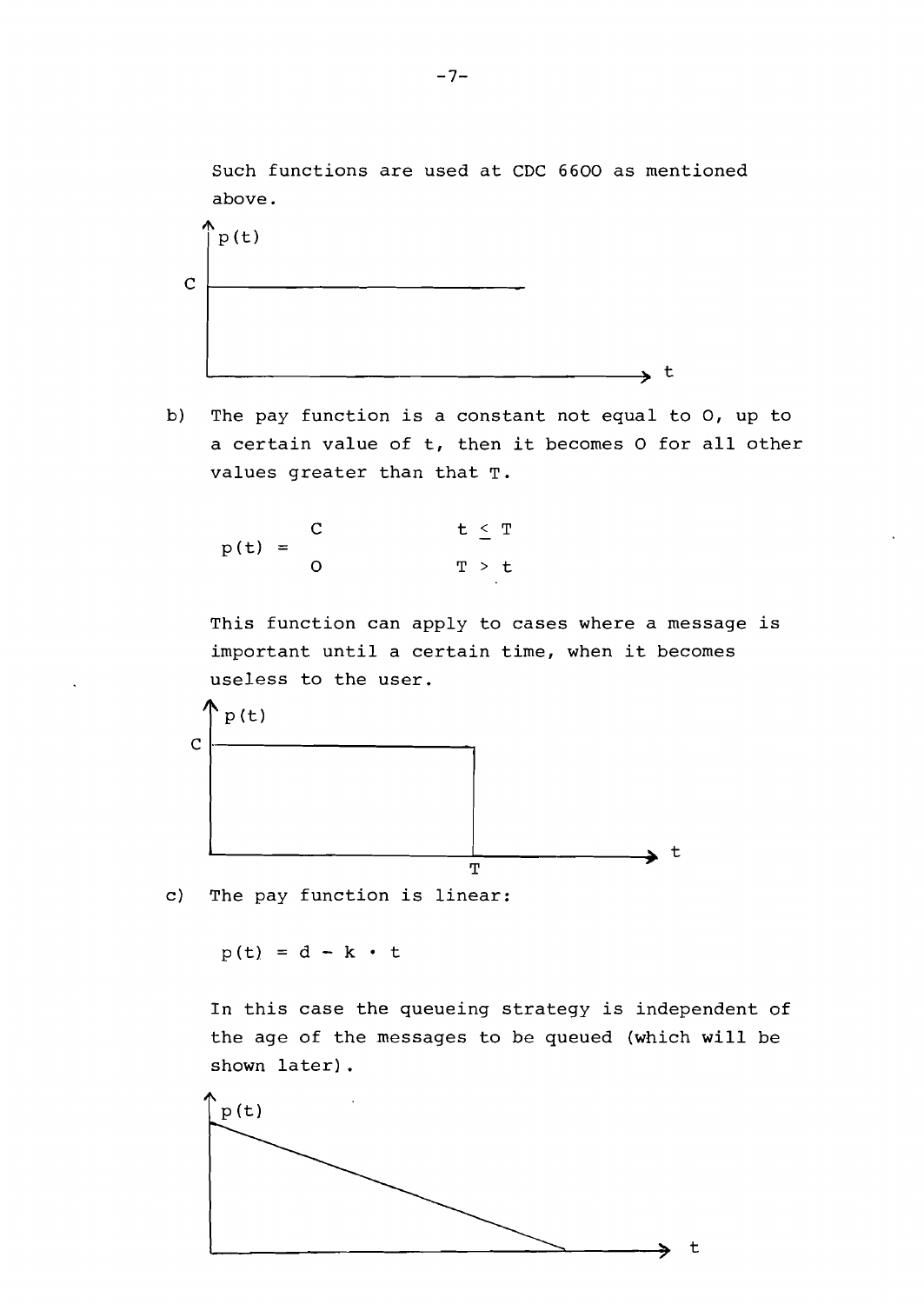d) The value of <sup>a</sup> message decreases very slowly at first but rapidly at <sup>a</sup> later stage, i.e.:

$$
\frac{\mathrm{dp}^2(\mathrm{t})}{\mathrm{dt}^2} \leq 0
$$

<sup>A</sup> pay function of this kind could be:



e) The value of the messages decreases very rapidly at first, and later less, not losing the importance completely, i.e.:

$$
\frac{\mathrm{dp}^2(\mathrm{t})}{\mathrm{dt}^2} > 0
$$

<sup>A</sup> pay function with this second deviate could be:

$$
p(t) = a \cdot e^{-b \cdot t}
$$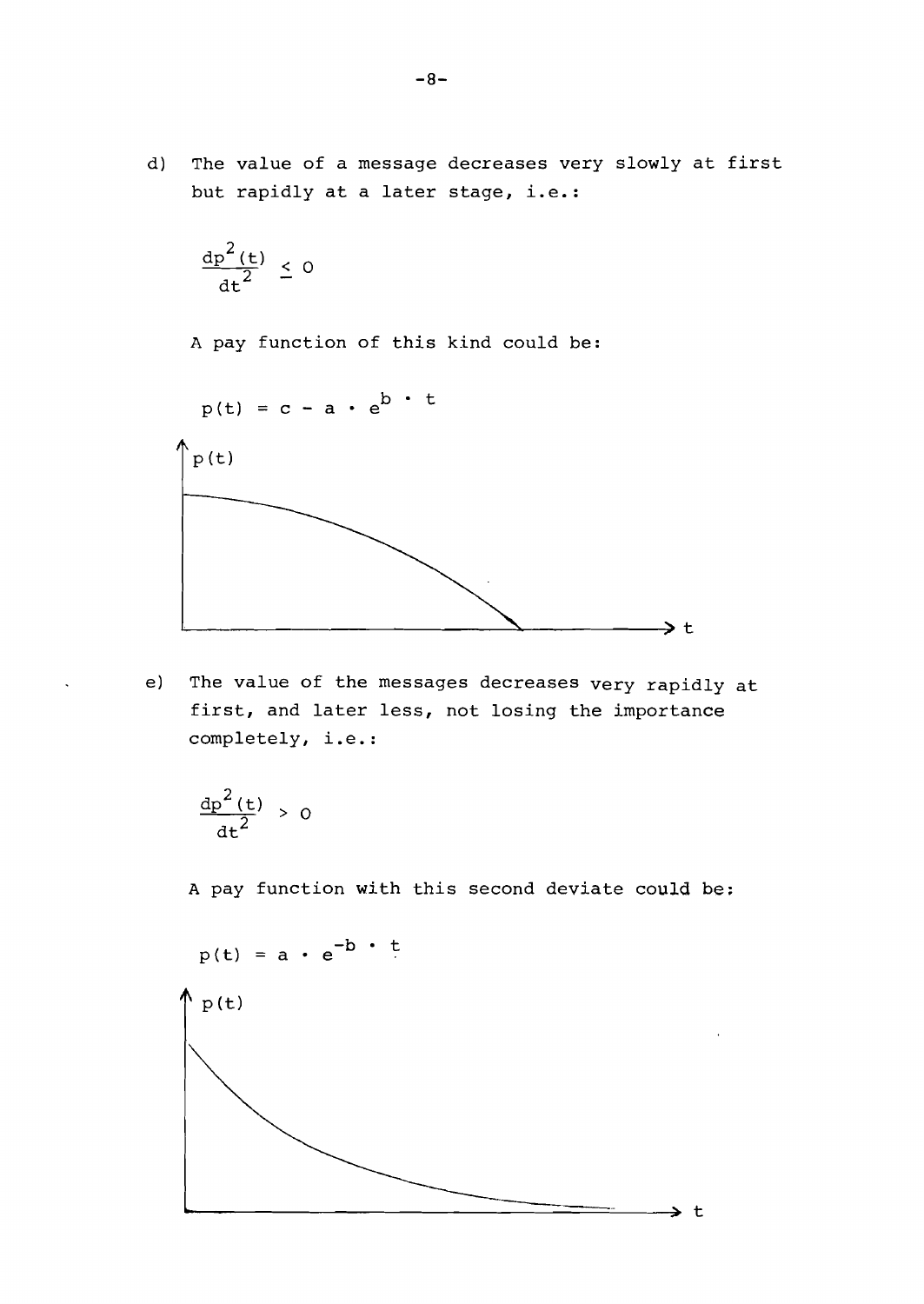The reader can, of course, think of many more pay functions which coincide with his specific interests. In some cases the pay functions can be considered as "isointerest" functions of <sup>a</sup> user, since it is possible to establish <sup>a</sup> performance criterion for the network--the amount of its income--and in this case with the non-increasing pay functions the user's and the system's interests coincide. The maximization of this system's income is then an advantage to the user.

Let us point out two features of the pay functions:

- 1. If we assume that the storage of <sup>a</sup> message in its destination node does not require any network resources, then we can consider only non-increasing functions with time;
- 2. The function cannot fall indefinitely low. It means that there is an asymptotic value which can be considered as being "0" in a new system of coordinates.

Therefore we will only consider positive non-increasing pay functions.

Let us now look at the relationship between pay functions and fixed priorities. We want to determine what kind of pay functions can correspond to fixed priorities. No matter which function we take, it must allow for first-in first-out discipline in every priority class. As shown below linear pay functions are the only one's where the queueing strategy has no influence and therefore can be taken to compare the priority philosophy with the pay function idea.

As mentioned above the non-increasing pay functions allow for coincidence between the user's and the system's interests and we will therefore concentrate our interests now on nonincreasing linear pay functions.

The proof follows that linear pay functions are the only one's where the queueing strategy has no influence.

Formulation of the problem:

 $t_i$  : age of a packet when arriving at the queue; f(z): pay function.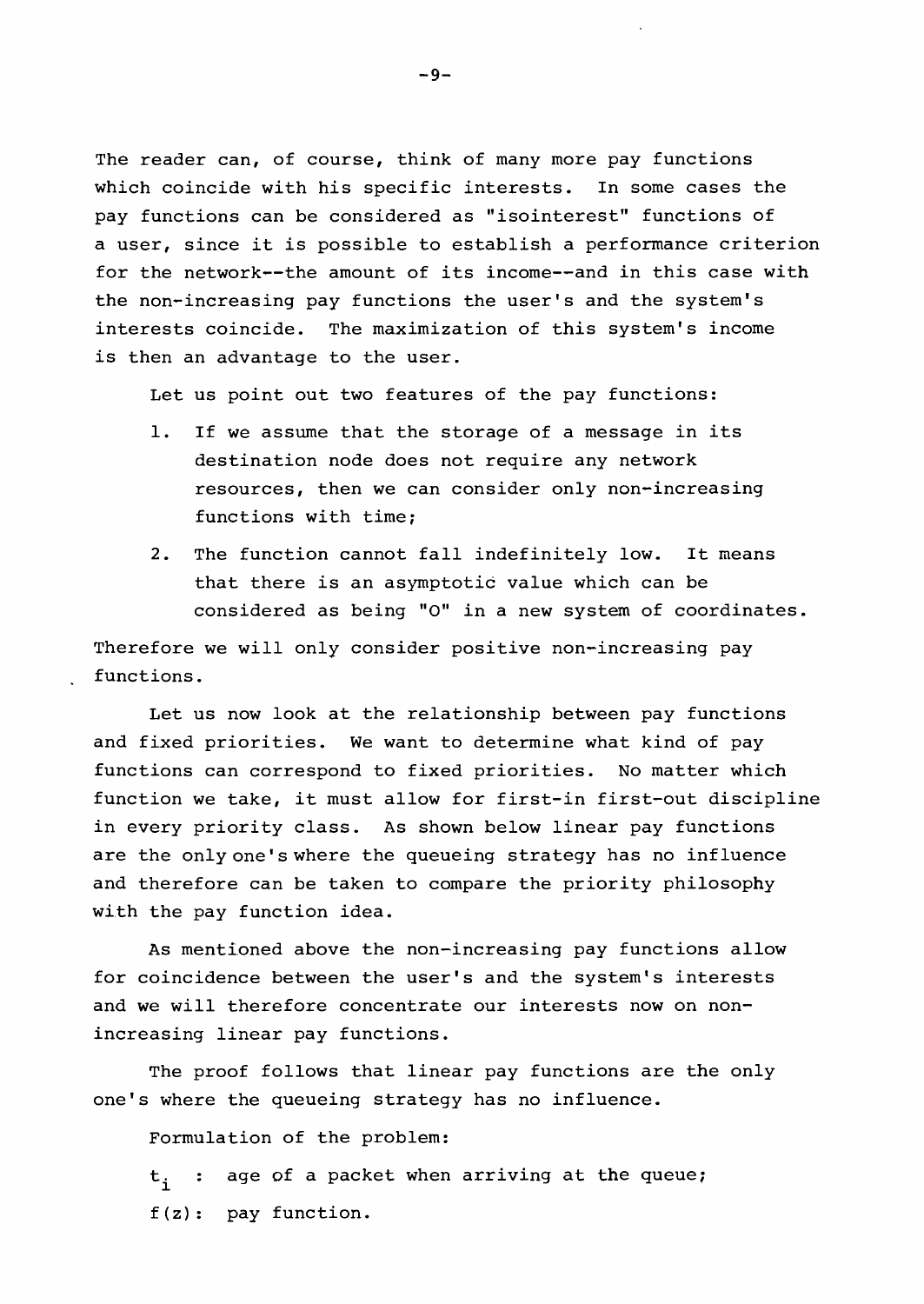$$
X_{ij} = \begin{cases} 1 & \text{package of age i on place j in queue} \\ 0 & \text{else} \end{cases}
$$

and

$$
\sum_{i=1}^{n} x_{ij} = 1 , \qquad \sum_{j=1}^{n} x_{ij} \leq 1
$$

The queueing strategy has no influence, i.e.

$$
\begin{array}{cccc}\nn & m \\
\pi & (\sum_{i=1}^{n} & \sum_{j=1}^{m} & x_{ij} \text{ f}[t_{i} + (j-1)]) = c, & \text{where } P_{i} \times P_{j} \\
\end{array}
$$

 $\sim 10$ 

 $\ddot{\phantom{a}}$ 

and

$$
P_i = \begin{pmatrix} i_1, i_2, \dots, i_n \\ i_{v1}, i_{v2}, \dots, i_{vn} \end{pmatrix} ,
$$

permutations of the  $i_1,\ldots,i_n$ , the same permutations of the  $1_1, \ldots, 1_n$ , the same<br>of the  $j_1, \ldots, j_m$ .  $P_i$  X  $P_j$  is the cross for P<sub>j</sub>, the permutations product of them.

It must be shown that:

$$
f(z) = kz + d \Leftrightarrow \pi (\sum_{i,j} X_{ij} f[t_{i} + j - 1]) = C ,
$$
  

$$
\Psi_{\pi E} P_{i} X P_{j}
$$

or

$$
f(z) = kz + d \Leftrightarrow f(x + a) + f(y) = f(y + a) + f(x) ,
$$
  

$$
\Psi x, y, a
$$

1. 
$$
f(z) = kz + d \Rightarrow
$$
  
\n $f(x + a) + f(y) = d + kx + ka + d + ky$   
\n $= f(x) + f(y + a)$ 

and the right hand side is true.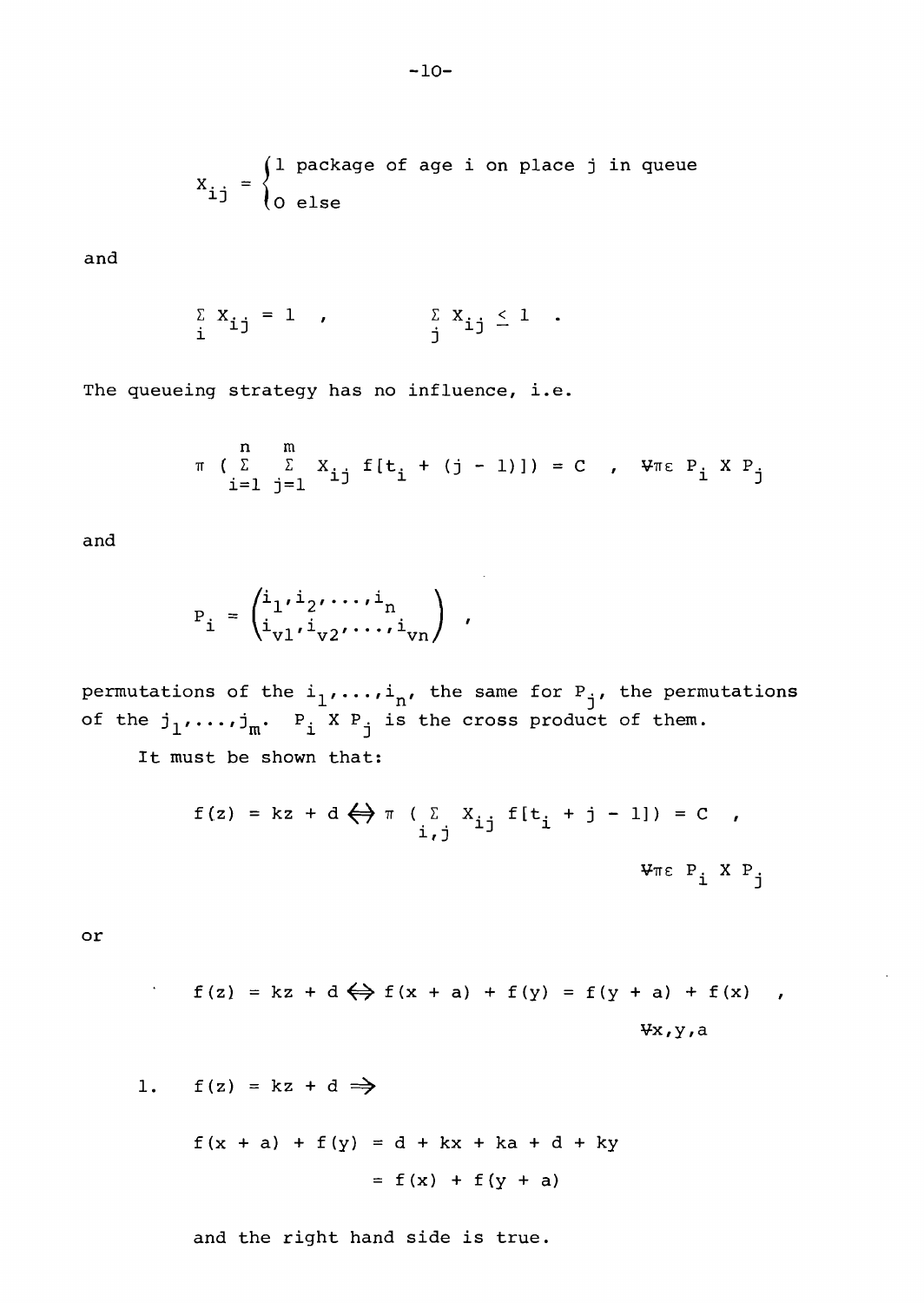2. 
$$
f(x + a) + f(y) = f(x) + f(y + a) = f(x + a) - f(x)
$$
  
= C.

f(z) is piecewise continuous differentiable in any part interval of the whole interval.

Then

$$
f(x + a) - f(x) = f(x) + \frac{a}{1!} (1 - \delta) f'(x + \delta a) - f(x) =
$$

or

$$
f'(x + \delta a) = \frac{C}{a(1 - \delta)} \qquad .
$$

From there it follows that  $f(z) = zk + d$  per part interval. As f(x) is piecewise differentiable it means that there exists a  $x_0$ :

$$
f(x) = k_1 x + d_1 , \qquad x \leq x_0
$$

$$
f(x) = k_2 x + d_2 , \qquad x \geq x_0 .
$$

Having  $0 < a < \varepsilon$ , x:  $x_0 < x + a < x_0 + \varepsilon$ , y:  $y + a < x_0$ , then

$$
f(x + a) + f(y) = k_2(x + a) + d_2 + k_1y + d_1
$$
  
 $f(y + a) + f(x) = k_1(y + a) + d_1 + k_1x + d_1$ ,

that is

$$
x(k_2 - k_1) = a(k_1 - k_2) + d_1 - d_2 = C_1
$$
,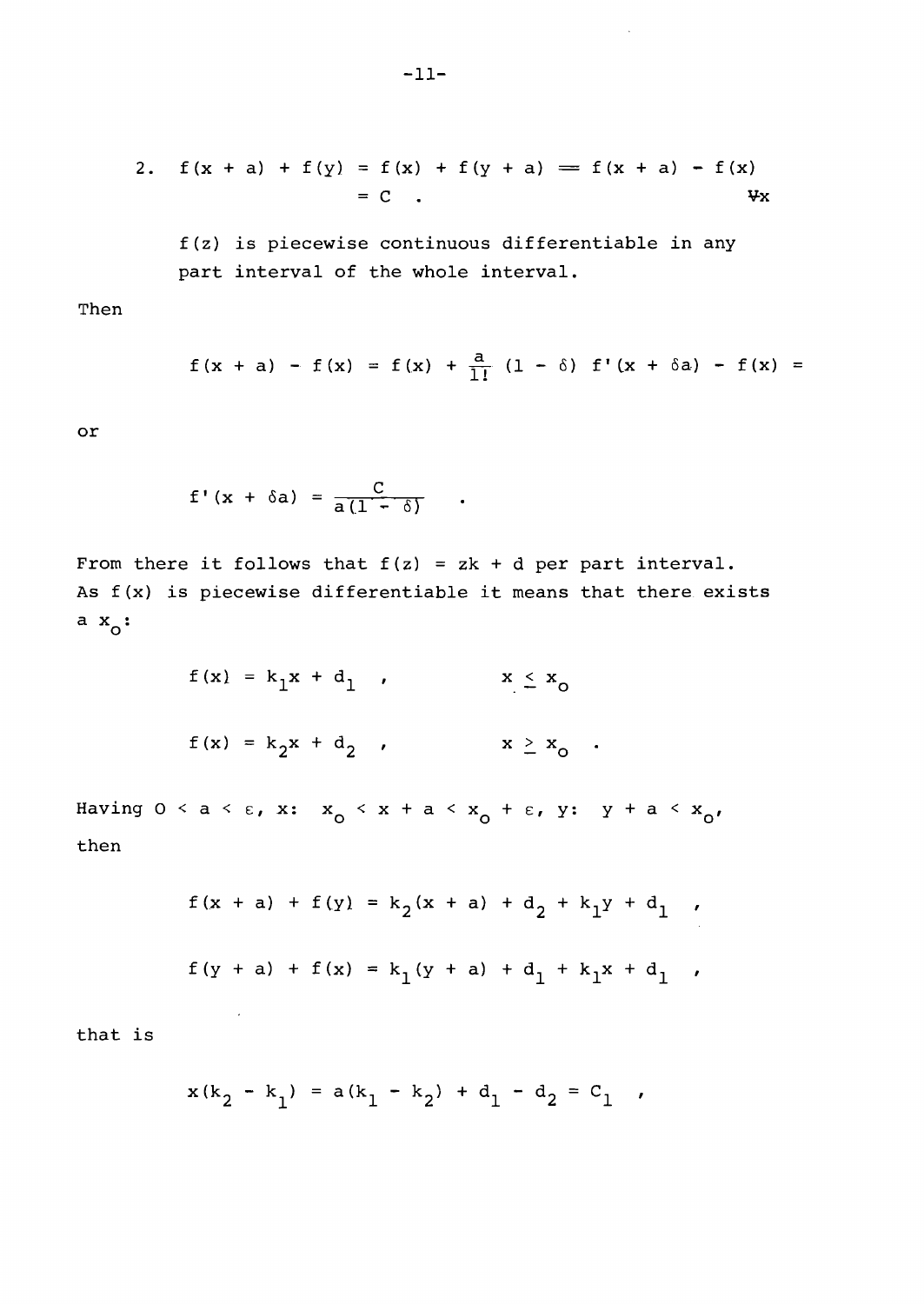$\forall x \in \mathbb{R}$  interval  $\Rightarrow k_{1} = k_{1}$  is the solution and therefore  $d_1 = d_2$  and the function is the same in two adjacent part intervals.

This can be done for all pairs of intervals and therefore the function must be <sup>a</sup> continuous differentiable in the whole interval and be of the form:

$$
f(z) = kz + d
$$

#### Simulation with Pure Priorities

The general idea is to compare the performances of <sup>a</sup> network under both, pure priority handling and pay functions routing. If it should be possible to compare it, the use of <sup>a</sup> linear non-increasing pay function is necessary.

Some simulation runs have been done with three different pay functions for each priority with different slopes, the highest priority having the steepest slope (see Figure 2).

The choice of the outgoing channel at <sup>a</sup> node depended only on the routing matrix elements and the queue length in front of the new packet at <sup>a</sup> channel. This implies that not only the sum of packets of the same priority as the new packet influences the length, but also the sum of packets of higher priority.

<sup>A</sup> first run has been done with <sup>a</sup> creation rate of 16.0115 packets per simulation time unit (ang = 262), and with no updating at all. The choice of <sup>a</sup> channel has only been done taking into consideration the minimal distance of actual node and destination, and the queues at <sup>a</sup> channel, but not passing this information to the adjacent nodes. After having created 19,518 packets, 17,513 had arrived, 2,000 were still in the system, and the queue lengths at certain channels increased tremendously.

A maximal number of 2,000 packets are allowed to be in the system at one time, when there are more the simulation stops.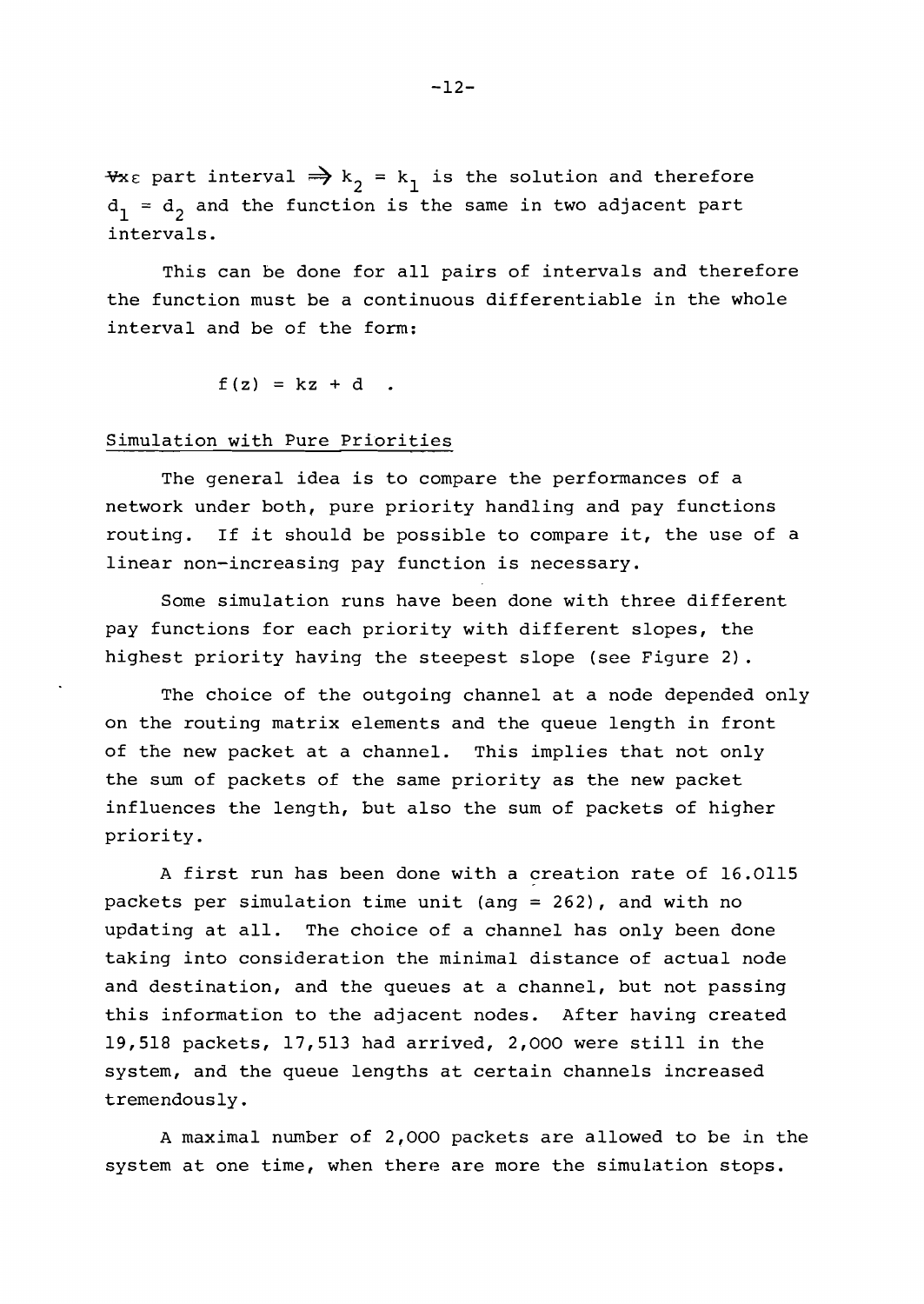Because of the very large queues at certain channels the time delay of the packets, especially of the third priority, is remarkable. Table <sup>1</sup> gives some values of that run.

If regular updating is allowed, dependent on POROG{i),  $i = 1$ , 3, which is the maximum number of changes allowed at the queues of a node before the vector changes to a new configuration, the performance is much better. The network contains a reasonable amount of packets and the time delay of the arrived packets seems to be also reasonable. The creation rate is again 16.0115  $p/t.u.$ , the values of POROG(i) are 8, 16, and 32, the simulation is carried out until 20,000 packets have been created, leaving 108 in the system. Table 2 shows some figures of that run.\*

The values listed on Tables  $1 -6$  are:

| delay         | $\ddot{\bullet}$ | mean time taken by a packet to travel<br>from source to destination;                      |
|---------------|------------------|-------------------------------------------------------------------------------------------|
|               |                  | confidence interval: an interval with 95% probability of<br>covering the true mean delay; |
| largest queue |                  | : lengths are only measured at a few                                                      |
| income        |                  | discrete moments;<br>: $\sum_{i=1}^{n} d^{j} - k^{j} \cdot t_{i}$ the income given to     |
|               |                  | the system by all packets of priority                                                     |
| ideal income  |                  | j;<br>: $\Sigma$ $a^j - k^j$ · tid <sub>i</sub> the income which                          |
|               |                  | the system could have had if the                                                          |
| loss          |                  | packets were not delayed at all;<br>$\sum_{\sum}^{nj} -k^j \cdot t_i$                     |

\*The run is so short at first in order to allow for an exact comparison with the run on Table 1.

 $-13-$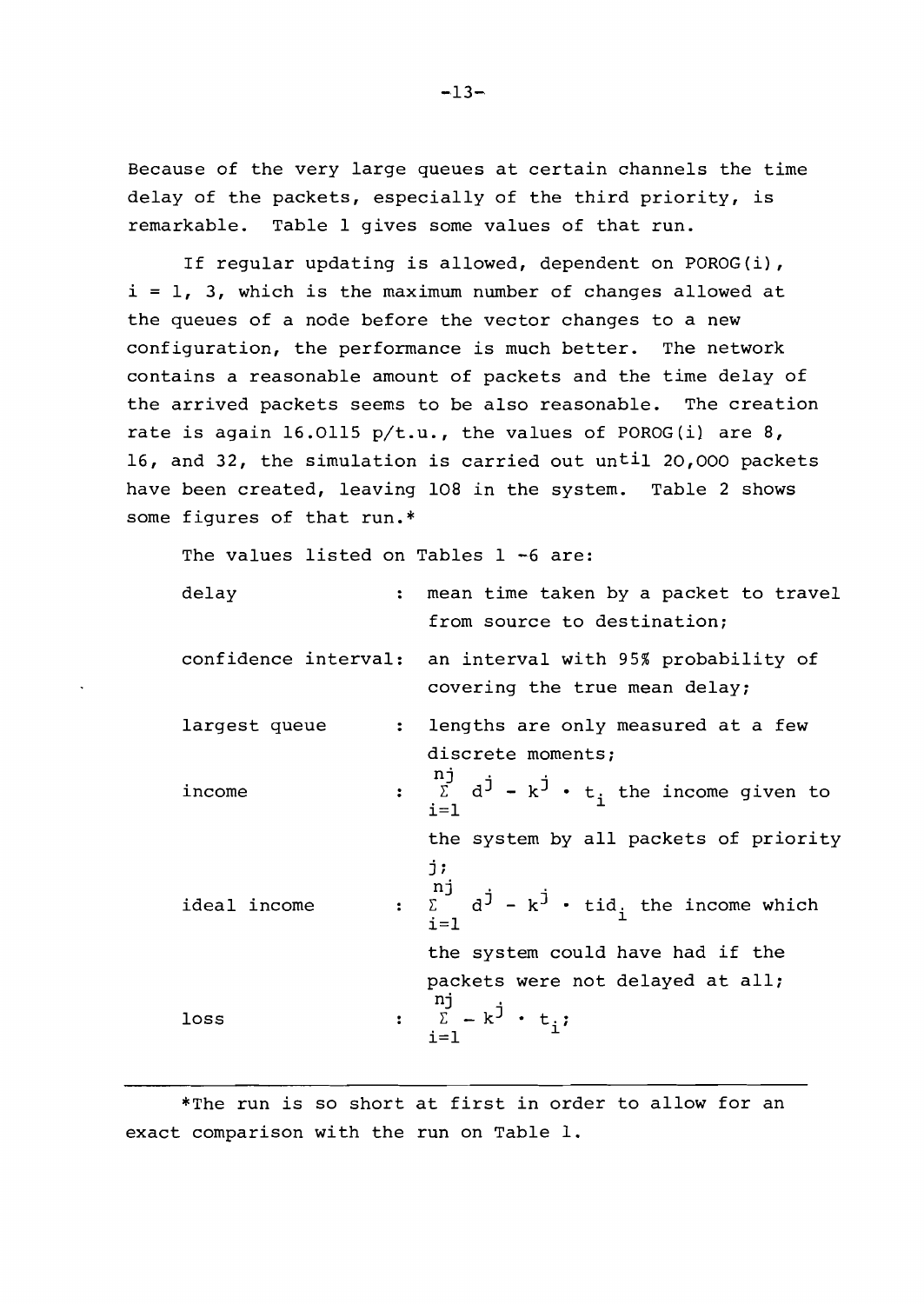| ideal loss      | $\sum_{i=1}^{n}$ $\sum_{i=1}^{n}$ $\sum_{i=1}^{n}$ $\sum_{i=1}^{n}$ $\sum_{i=1}^{n}$ $\sum_{i=1}^{n}$ $\sum_{i=1}^{n}$ $\sum_{i=1}^{n}$<br>$i=1$                        |
|-----------------|-------------------------------------------------------------------------------------------------------------------------------------------------------------------------|
|                 | calculation as the income, but<br>independent of the initial value<br>(intersection of the function with<br>the $y$ -axis);                                             |
| diff of losses  | : (loss - ideal loss) what the system<br>actually loses;                                                                                                                |
| % of ideal loss | : (diff of losses/ideal loss) $\cdot$ 100<br>the relative percentage of actual loss<br>of the system;                                                                   |
| i loss/r loss   | : a quotient which tells something<br>about the quality of the system.<br>If it is 1, the quality cannot be<br>better. If it is $\emptyset$ the system is<br>the worst. |

All these figures are tabulated for each priority and for all packets together.

From the results of Table <sup>1</sup> and Table <sup>2</sup> it can be deduced that routing without updating causes <sup>a</sup> too unstable behaviour of the network and unnecessary delays which can be avoided by not routing along the shortest distances only, but also by taking care of the different queues to be met on the way.

In the listed tables the ideal loss or ideal income is one which would have appeared if all the packets had had no delay other than the one caused by the minimal distance necessary to reach their destinations. The closer the achieved loss is to the ideal (the smaller "% of ideal loss"), and the nearer i loss/ <sup>r</sup> loss is to 1, the better the performance of the network.

The size of POROG(i) has a big influence on the updating frequency. The smaller POROG(i) the more often the vectors are updated and at the same time the more the updating intervals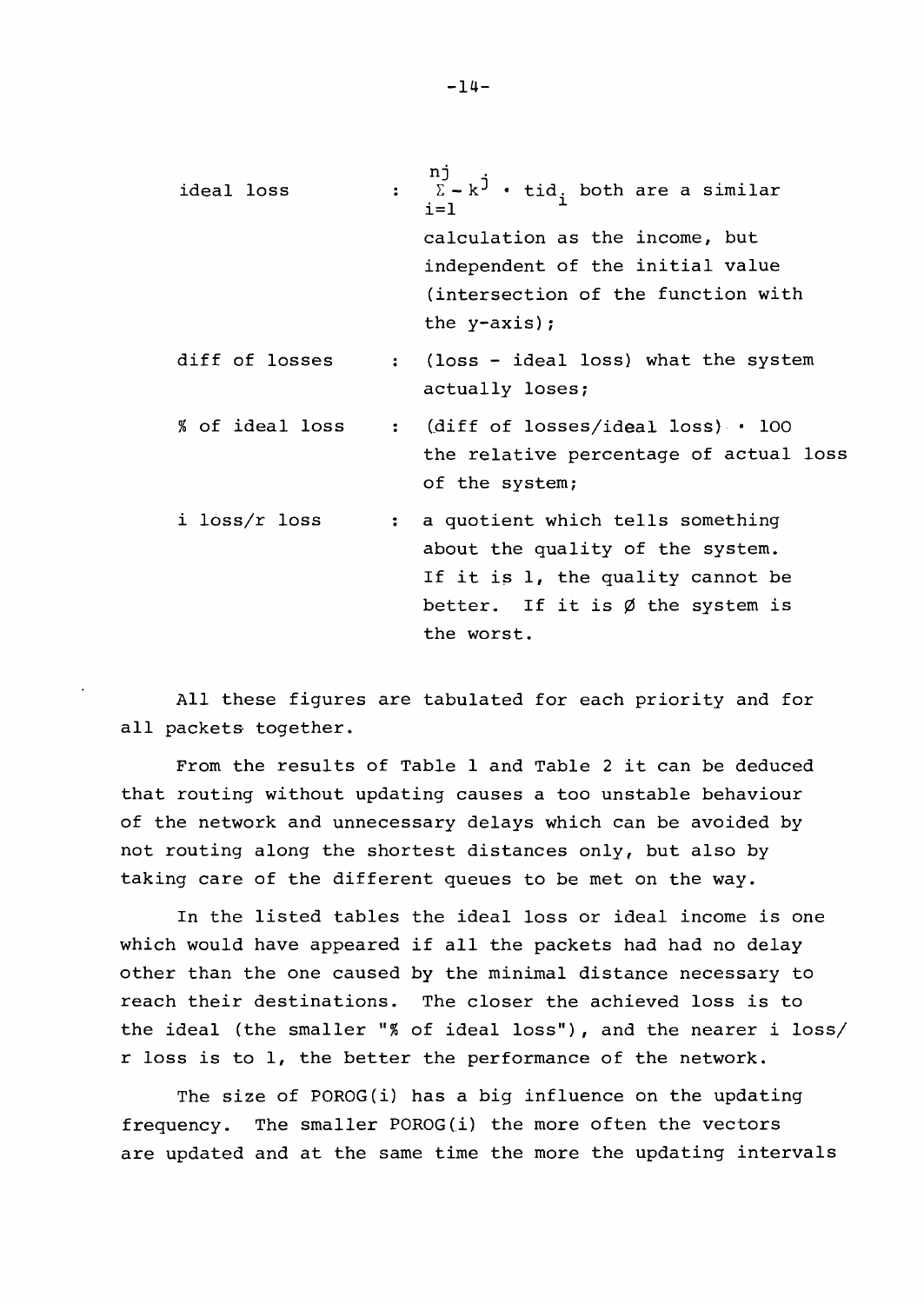overlap. There were two runs with equal parameters except for POROG(i) which in one case was 3, 6, and 9, and in the other 8, 16 and 32. The creation rate was in both cases 14.98 p/t.u. and the runs were only carried out until 5,000 packets had been generated. With POROG(i) = 3, 6, 9 there had been 15,639 updatings, and 8,232 collisions which resulted in an omission of the updating procedure. With POROG(i) =  $8$ , 16, 32 there had been 5,668 updatings and 650 collisions.

It can be seen that the number of updatings decrease in the same proportion as  $POROG(i)$  increase, whereas the number of collisions are much fewer with larger POROG(i). For POROG(i) =  $3$ ,  $6$ ,  $9$ ,  $34.49%$  of the actual updatings are collisions, for  $POROG(i) = 8, 16, 32$  only  $10.29\%$ .

<sup>A</sup> further statistic exists about necessary updatings of other priority classes which have not been done because the procedure only provides for the updating of one priority at one node. For POROG(i) =  $3, 6, 9$  between 19.3% and 11.8% of the actual updatings should have been made on other priorities. With POROG(i) = 8, 16, 32 it would only have been between  $10.5%$ and 6.8%.

Table 3 shows again a network with updating of the routing tables with POROG(i) = 8, 16, 32, but with a slightly smaller creation rate (15.83 p/t.u.).

The updating procedure first asks the highest priority if updating would be necessary, then the second one etc. If the matrix of one priority needs to be updated, the next priorities are not allowed to. On Table <sup>4</sup> all the values are the same, except that the updating questions start from the lowest priority. But there is no significant difference in terms of delay or "% of ideal loss". The quotient measuring the quality is the same for both methods. The first one will then be preferred because it is simpler.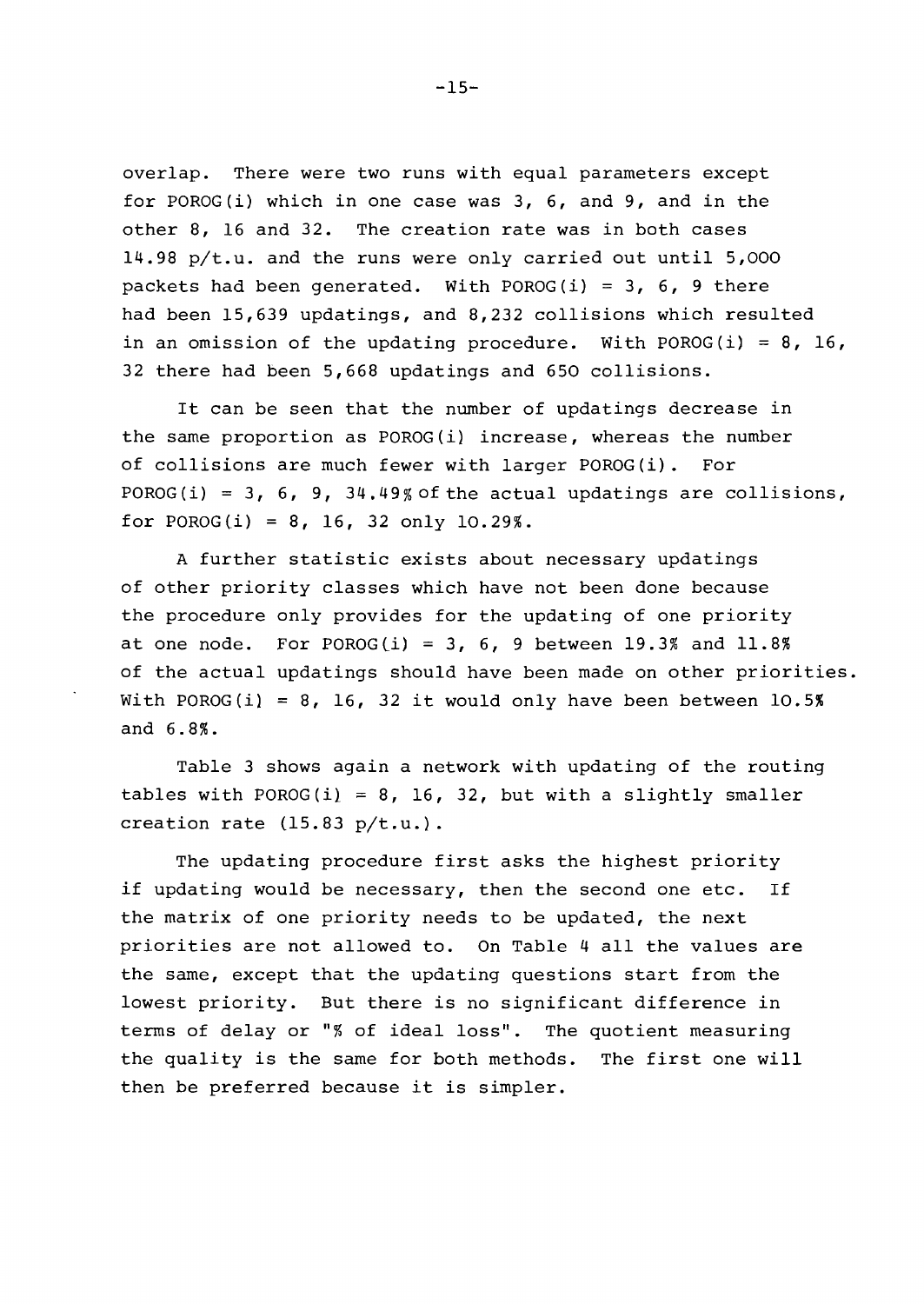#### Simulation with Pay Functions

Our aim is to compare the simple priority handling with the pay function philosophy. It was shown that only with linear pay functions the queueing has no influence. We therefore use those simple pay functions with the parameters listed on Figure 2.

The routing algorithm is such that when choosing the channel for <sup>a</sup> new packet, it selects the one where the income to the system is the highest. The delay suffered by the packet is then the smallest possible.

The income to the system depends not only on what the new packet is going to give, considering its possible delay, but also on disturbances caused to other packets which will have to wait till the new one has been sent. Those packets waiting are called "rest" and the simulation with pay functions gets the name "priorities with rest."

Table <sup>5</sup> shows some results of <sup>a</sup> routing with rest. The parameters are the same as for the run of Table 6 (without restl.\*

It can be seen that with such <sup>a</sup> light loading (approx. 16 packets per time unit creation rate) the differences between priority and pay function routing are very slight. The values for the first priority hardly change, in this case the pay function idea has no advantage.

For the 2nd and 3rd priority an improvement can be seen in terms of the quality quotient (losses ideal/loss real) as well as in the time delay. The 95% confidence intervals of the mean time delays do not overlap. At first it seems as if the loading is distributed more evenly over the channels when routing with pay functions. The mean loading over all channels is  $\mu_1$  = 0.691326 when routing with pay functions, the correspondent deviation  $\sigma_1 = 0.192581$ . The routing without pay functions has values  $\mu_2$  = 0.689277 and  $\sigma_2$  = 0.203352. There is a difference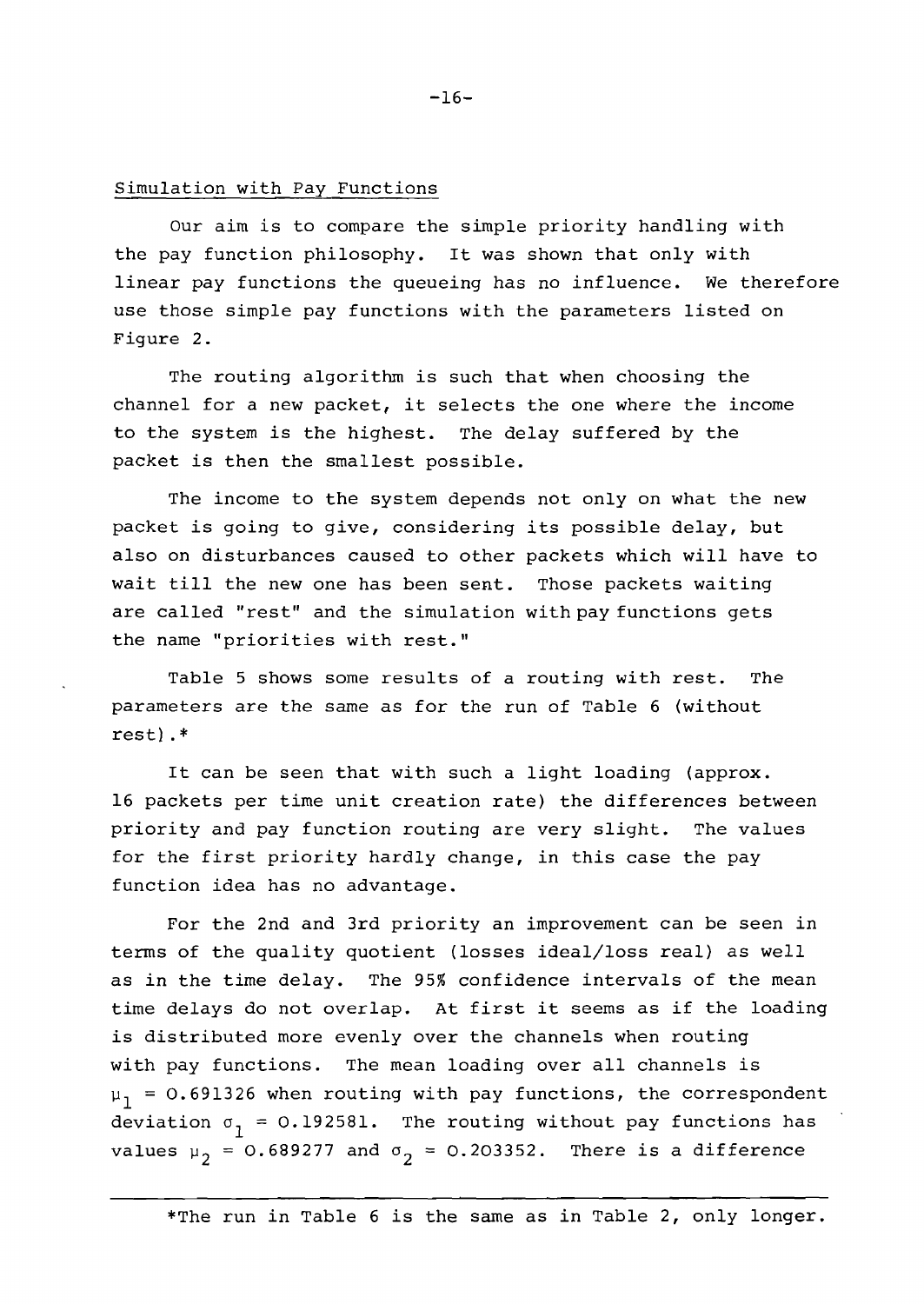between  $\sigma_1$  and  $\sigma_2$ , but a test of the level 0.95 shows that the difference is not relevant:

$$
\sigma_1^2/\sigma_2^2 = 1.1149 ;
$$

c = 1.48 for the 0.95 level, therefore the hypothesis  $\sigma_1 = \sigma_2$ can be accepted.

Table 9 and 10 again show 2 runs with pay functions (rest) and without them. With a creation rate of 16.6 packets per time unit the system is reasonably loaded. After having created 120,000 packets statistics were made concerning income, loss, difference, quality quotient etc. In this case, it can be seen much better that the introduction of pay functions improves the behaviour of priority packets <sup>2</sup> and 3, than at <sup>a</sup> rate of 16.01. Packets of priority <sup>1</sup> are more delayed and therefore cause <sup>a</sup> greater loss to the system when the rest is considered. The lower priorities have more influence and thus the overall quality quotient is better when routing with pay functions.

A further run has been done with a very strong loading (30 packets per time unit creation rate). In this case both routing strategies with and without rest, did not permit <sup>a</sup> settling down of the system. After approximately 6,000 generated packets the system was overloaded, with 2,000 packets in it and the results were meaningless.

The two runs (with and without rest) with a creation rate of <sup>21</sup> packets per time unit again finished after approximately 20,000 generated packets. As it can be seen from Table <sup>7</sup> and <sup>8</sup> the values to compare do not differ greatly. This is mainly due to the fact that the system was unable to settle down after so few packets had been generated.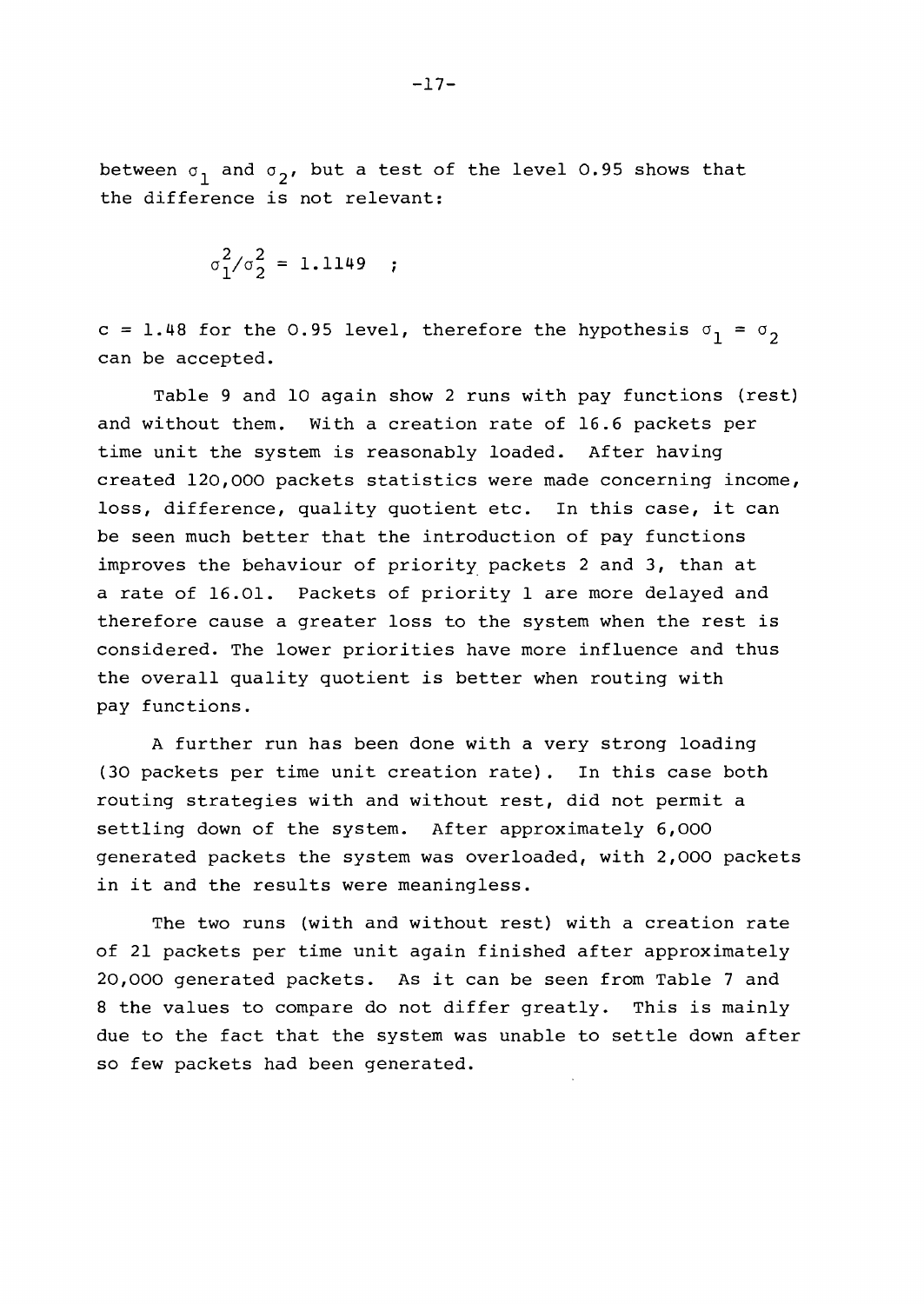#### Conclusions

- 1. The relations between linear pay functions and pure priority systems have been studied in <sup>a</sup> particular. example.
- 2. It was shown that at low loading (for this particular network l6.0packets per time unit creation rate) there was hardly any difference between the priority system and linear pay functions. That is actually the case when the queues are almost empty. With heavier loading the difference increases up to congestion.
- 3. The difference increases with the priority. There is no difference for the highest priority and messages with the highest decreasing pay function. It allows one to omit the pay function philosophy for messages with highest decreasing function and to consider them as messages with the highest priority, while messages with lower decreasing functions have to be dealt with taking into account the functions.
- 4. The performance of the network depends considerably on the selected POROG(i) (thresholds). A further study of the network behaviour with an adaptingPOROG(i) is planned.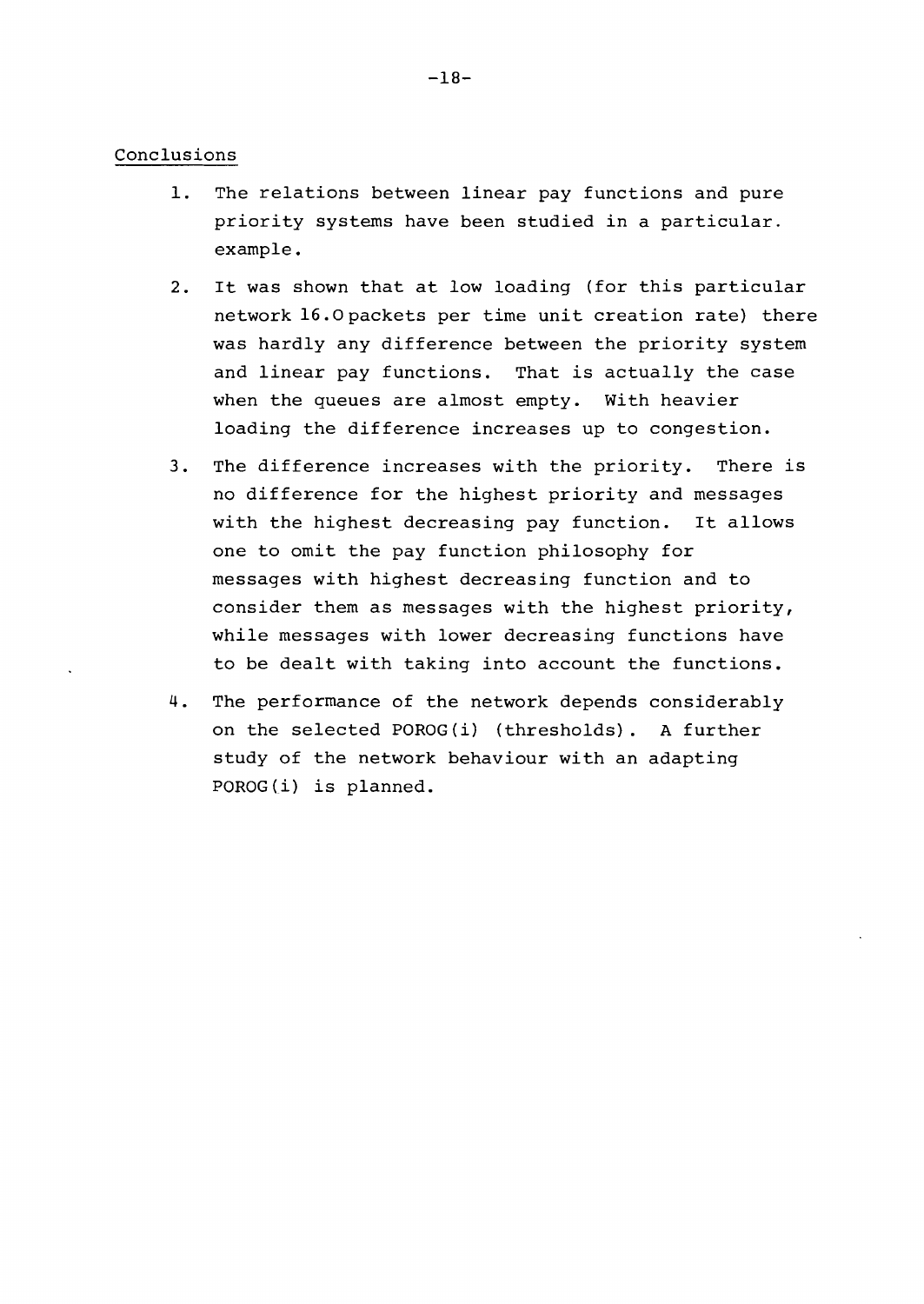Simulation with no updating

Creation rate 16.01 packets per time unit

|                                          | Overall   | P1             | P <sub>2</sub> | P <sub>3</sub> |
|------------------------------------------|-----------|----------------|----------------|----------------|
| Delay                                    | 22.55     | 3.7            | 9.39           | 67.03          |
| Confidence<br>interval<br>certainty 95 % |           | 3.65<br>3.75   | 9.03<br>9.76   | 63.74<br>70.32 |
| Largest queue                            | 144       | $\overline{2}$ | $\mathbf 1$    | 141            |
| Income                                   | 2 128.36  | 3 417.09       | 1 448.06       |                |
| Ideal income                             | 10 100.27 | 4 848.8        | 3 757.0        |                |
| Loss                                     | 10 481.29 | 3 165.91       | 2 950.74       | 4 364.64       |
| Ideal loss                               | 2 509.38  | 1 734.2        | 641.8          | 133.38         |
| Diff.of losses                           | 7 971.91  | 1 431.71       | 2 308.94       | 4 231.26       |
| % of ideal loss                          | 317.7     | 82.56          | 359.76         | 3 172.84       |
| i.loss/r.loss                            | 0.24      | 0.55           | 0.22           | 0.03           |

 $\sim 10^7$ 

NUmber of created packets 19 518 NUmber of packets in the system 2 000 Porog(i) =  $8$ , 16, 32

 $\ddot{\phantom{1}}$ 

 $\hat{\mathbf{z}}$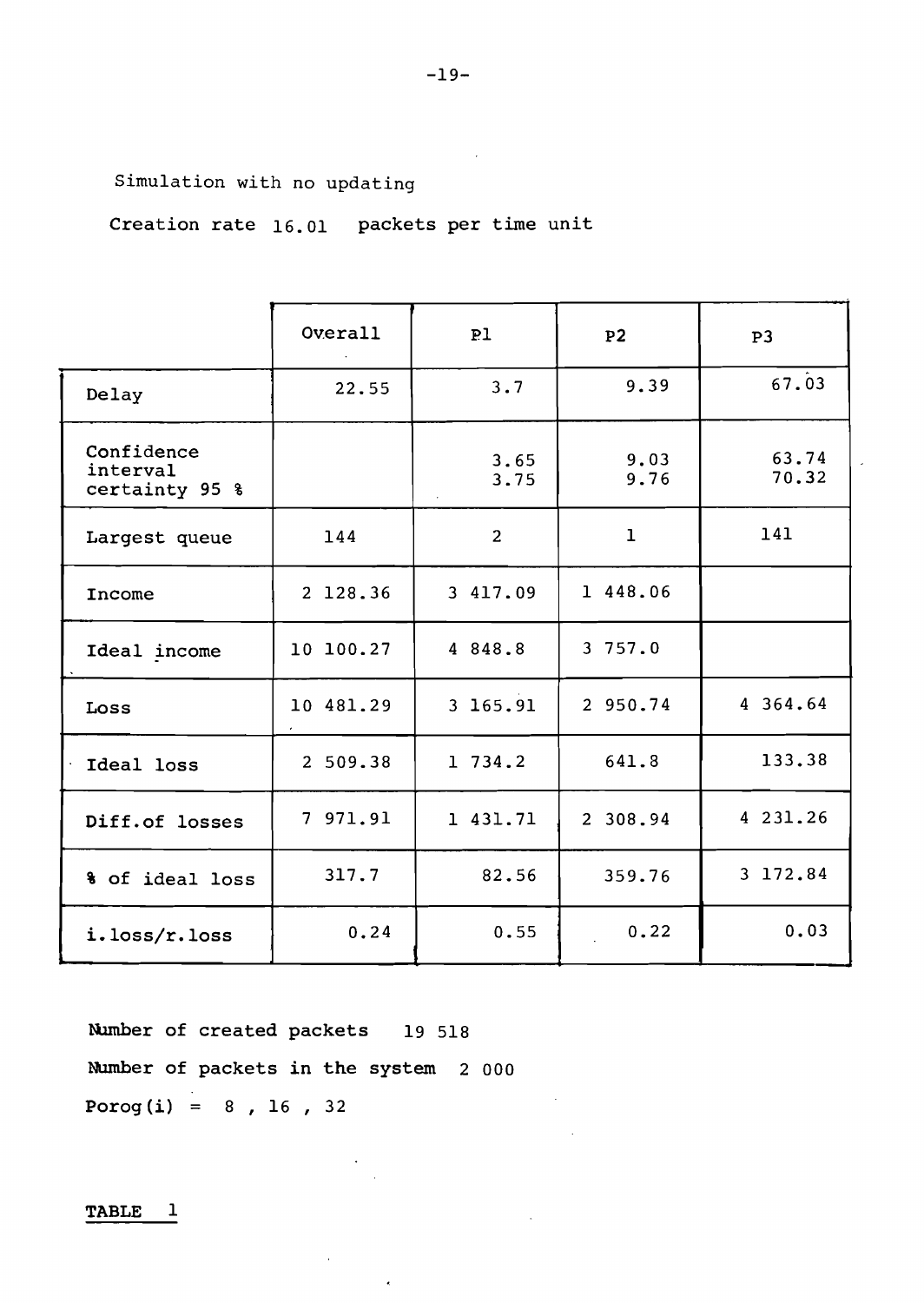Simulation with updating of routing matrices

Creation rate 16.01 packets per time unit

|                                          | Overall<br>$\sim$ | P1           | P <sub>2</sub> | P <sub>3</sub>  |
|------------------------------------------|-------------------|--------------|----------------|-----------------|
| Delay                                    | 6.43              | 3.24         | 4.49           | 11.57           |
| Confidence<br>interval<br>certainty 95 % |                   | 3.2<br>3.28  | 4.41<br>4.56   | 10.94<br>12.19  |
| Largest queue                            | 15                | $\mathbf{1}$ | 2 <sup>1</sup> | 12 <sup>2</sup> |
| Income                                   | 8 245.74          | 3 908.12     | 3 086.36       | 1 251.26        |
| Ideal income                             | 10 988.49         | 4 972.47     | 3 879.2        | 2 136.82        |
| Loss                                     | 5 375.41          | 2 842.88     | 1 455.24       | 1 077.29        |
| Ideal loss                               | 2 632.66          | 1 778.53     | 662.4          | 191.73          |
| Diff.of losses                           | 2 742.75          | 1 064.35     | 792.84         | 885.56          |
| % of ideal loss                          | 104.18            | 59.84        | 119.69         | 461.88          |
| i.loss/r.loss                            | 0.49              | 0.63         | 0.46           | 0.18            |

NUmber of created packets 20 000 Number of packets in the system 108 Porog(i) =  $8$ , 16, 32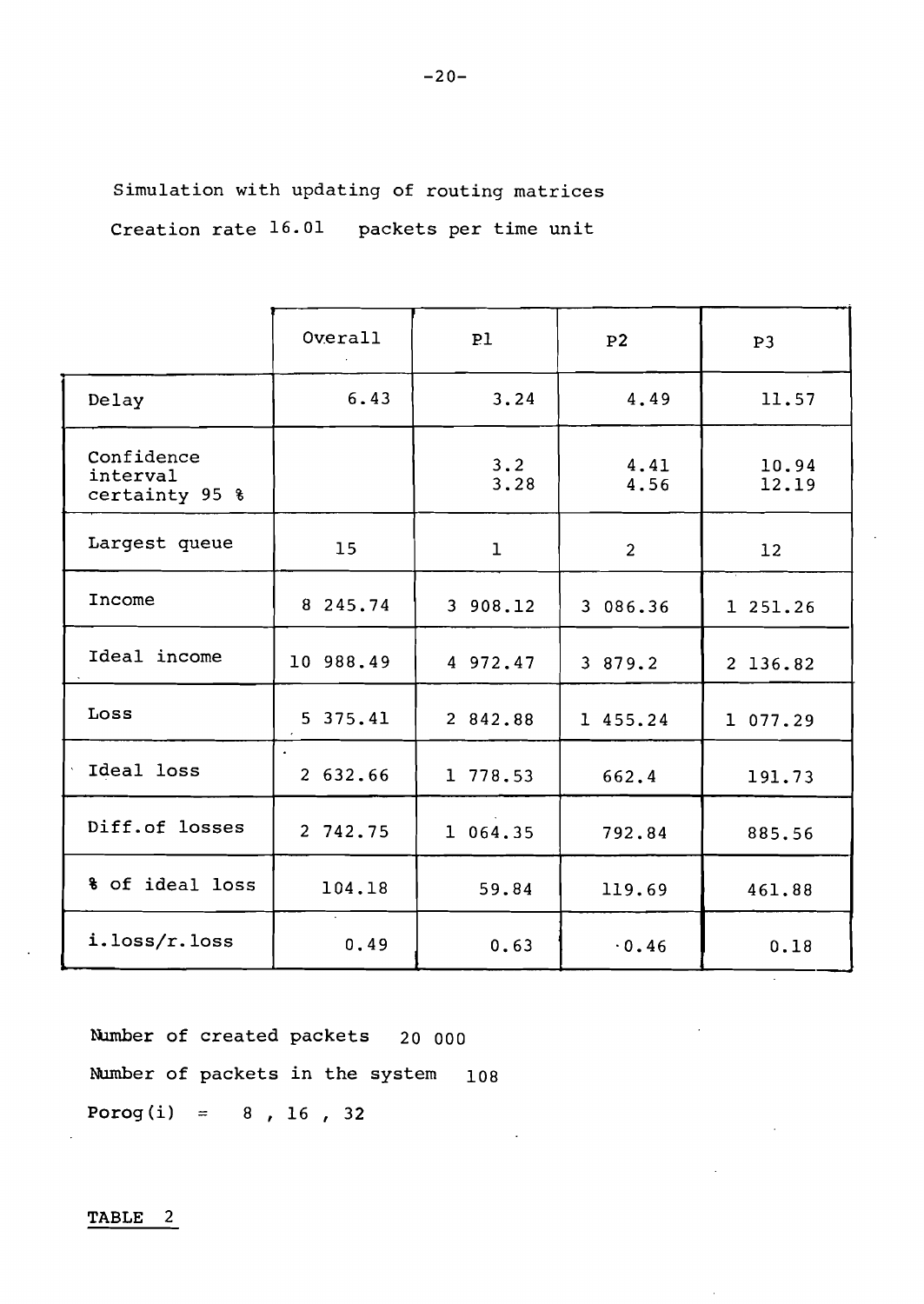Simulation with updating from the first priority on Creation rate 15.38 packets per time unit

|                                          | Overall   | P1             | P <sub>2</sub> | P <sub>3</sub> |
|------------------------------------------|-----------|----------------|----------------|----------------|
| Delay                                    | 6.39      | 3.27           | 4.36           | 11.49          |
| Confidence<br>interval<br>certainty 95 % |           | 3.25<br>3.29   | 4.32<br>4.39   | 11.18<br>11.79 |
| Largest queue                            | 11        | $\overline{2}$ | $\mathbf{1}$   | 8              |
| Income                                   | 39 370.4  | 18 264.63      | 15 072.41      | 6033.36        |
| Ideal income                             | 52 239.72 | 23 294.02      | 18 700.3       | 10 245.94      |
| Loss                                     | 25 422.7  | 13 472.37      | 6819.39.       | 5 130.94       |
| Ideal loss                               | 12 553.38 | 8 442.98       | 3 191.5        | 918.9          |
| Diff.of losses                           | 12 869.32 | 5 029.39       | 3 627.89       | 4 212.04       |
| % of ideal loss                          | 102.52    | 59.57          | 113.67         | 458.38         |
| i.loss/r.loss                            | 0.49      | 0.63           | .0.47          | 0.18           |

Nlmber of created packets 95 000 Number of packets in the system 91 Porog(i) =  $8$ , 16, 32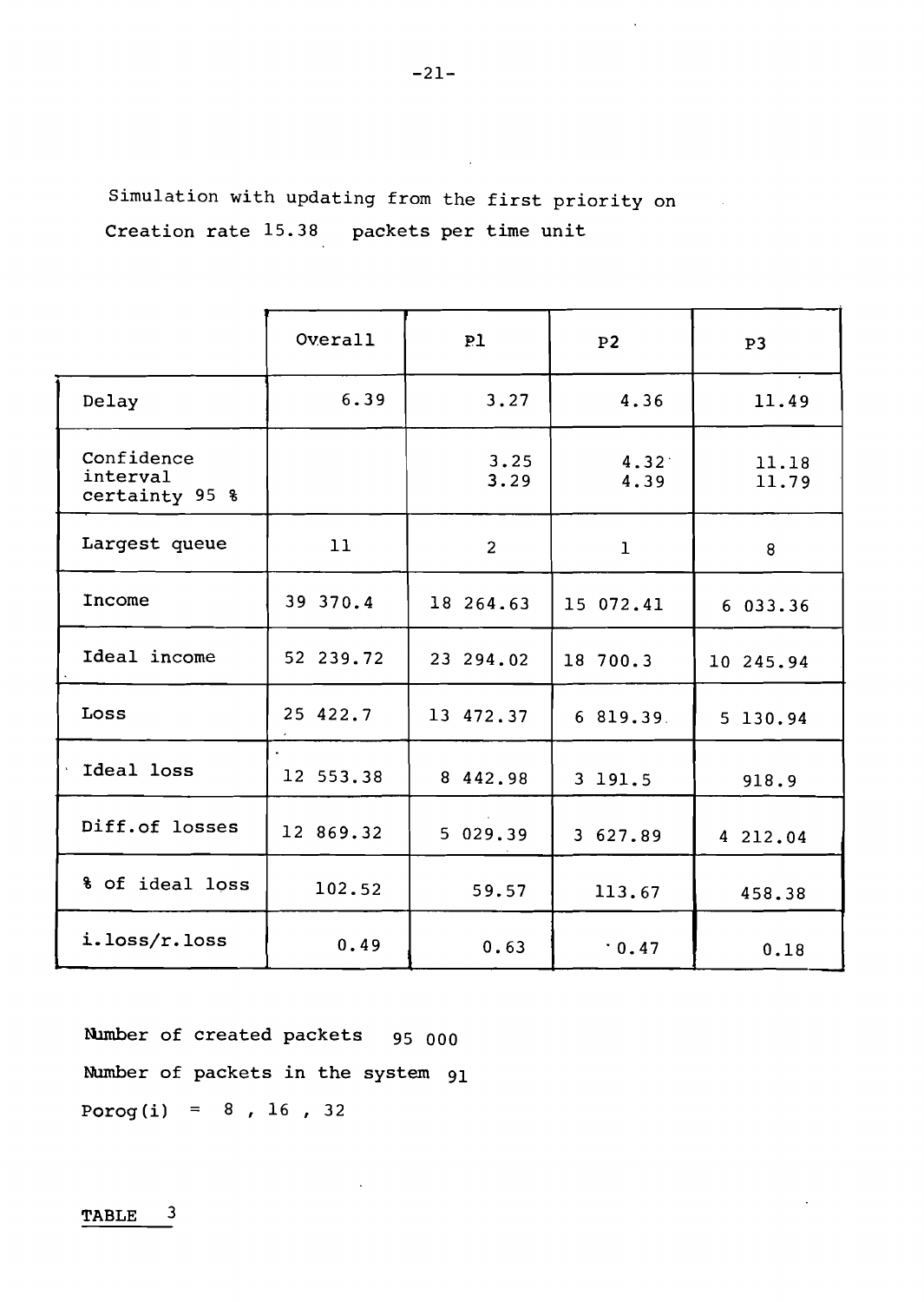Simulation with updating from the last priority on Creation rate 15.83 packets per time unit  $\mathcal{L}^{\text{max}}_{\text{max}}$ 

|                                          | Overall   | P <sub>1</sub> | P <sub>2</sub> | P <sub>3</sub> |
|------------------------------------------|-----------|----------------|----------------|----------------|
| Delay                                    | 6.34      | 3.27           | 4.37           | 11.33          |
| Confidence<br>interval<br>certainty 95 % |           | 3.25<br>3.29   | 4.33<br>4.4    | 11.04<br>11.61 |
| Largest queue                            | 10        | $\mathbf 0$    | $\mathbf 1$    | 9              |
| Income                                   | 39 411.85 | 18 244.63      | 15 062.08      | 6 105.14       |
| Ideal income                             | 52 234.51 | 23 294.02      | 18 696.7       | 10 243.79      |
| Loss                                     | 25, 375.3 | 13 492.37      | 6 825.52       | 5 057.41       |
| Ideal loss<br>¥.                         | 12 552.64 | 8 442.98       | 3 190.9        | 918.76         |
| Diff.of losses                           | 12 822.66 | 5 049.39       | 3 634.62       | 4 138.65       |
| % of ideal loss                          | 102.15    | 59.81          | 113.91         | 450.46         |
| i.loss/r.loss                            | 0.49      | 0.63           | 0.47           | 0.18           |

NUmber of created packets 95 000 Number of packets in the system 102 Porog(i) =  $8, 16, 32$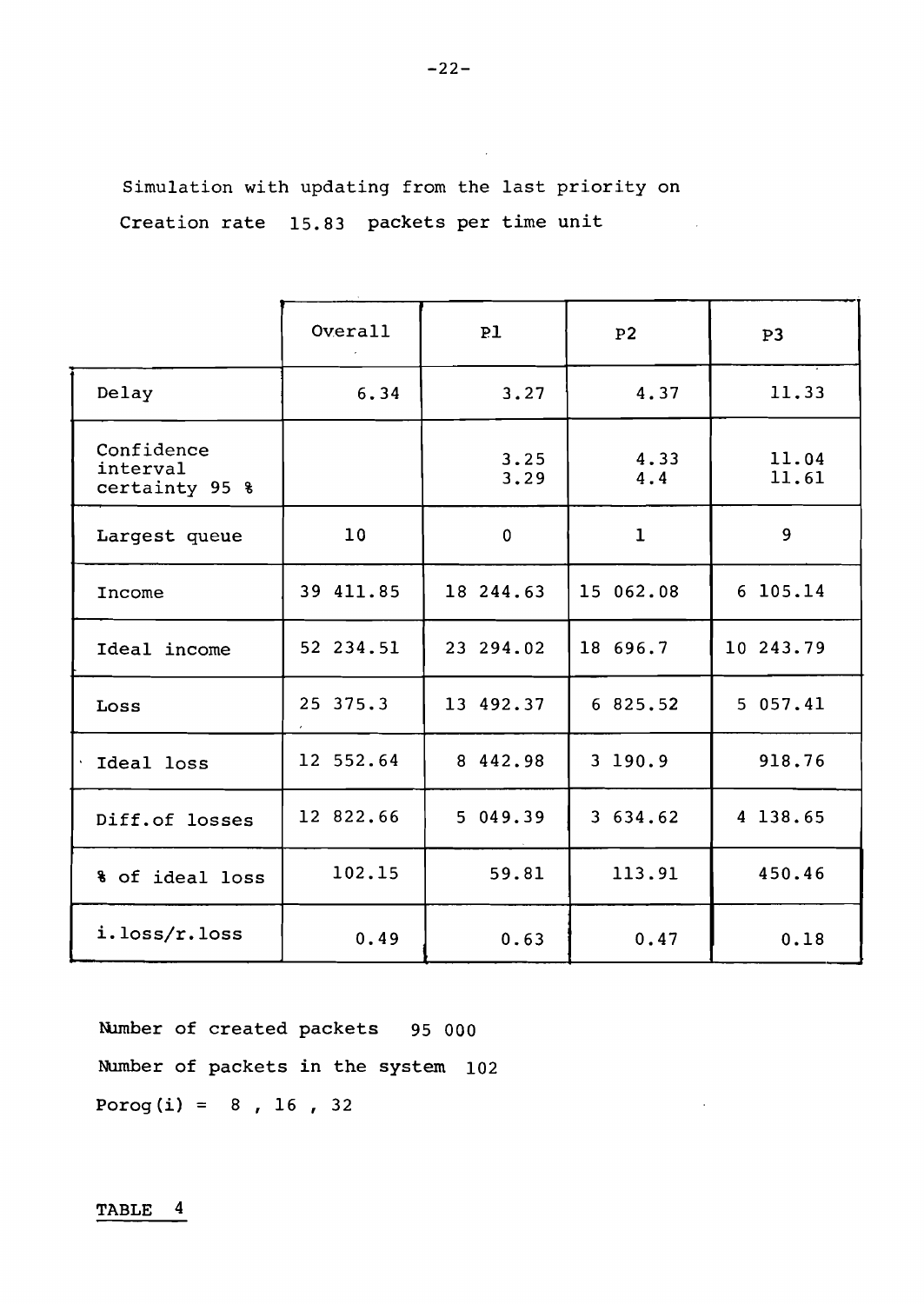Simulation with updating and rest of the queues

Creation rate 16.01 packets per time unit

|                                          | Overall   | P1           | P <sub>2</sub>          | P <sub>3</sub> |
|------------------------------------------|-----------|--------------|-------------------------|----------------|
| Delay                                    | 6.52      | 3.28         | 4.29                    | 11.94          |
| Confidence<br>interval<br>certainty 95 % |           | 3.26<br>3.29 | 4.26<br>4.32            | 11.68<br>12.21 |
| Largest queue                            | 23        | $\mathbf{1}$ | $\overline{\mathbf{4}}$ | 18             |
| Income                                   | 49 553.87 | 22 967.69    | <b>49 229.85</b>        | 7 356.33       |
| Ideal income                             | 65 982.27 | 29 367.41    | 23 687.85               | 12 927.01      |
| Loss                                     | 32 284.48 | 17 052.31    | 8 506.95                | 6 725.22       |
| Ideal loss                               | 15 856.08 | 10 652.59    | 4 048.95                | 1 154.54       |
| Diff.of losses                           | 16 428.40 | 6 399.72     | 4 458.0                 | 5 570.68       |
| % of ideal loss                          | 103.61    | 60.08        | 110.10                  | 482.50         |
| i.loss/r.loss                            | 0.49      | 0.62         | 0.48                    | 0.17           |

Number of created packets 120 000 Number of packets in the system 123 Porog(i) =  $8, 16, 32$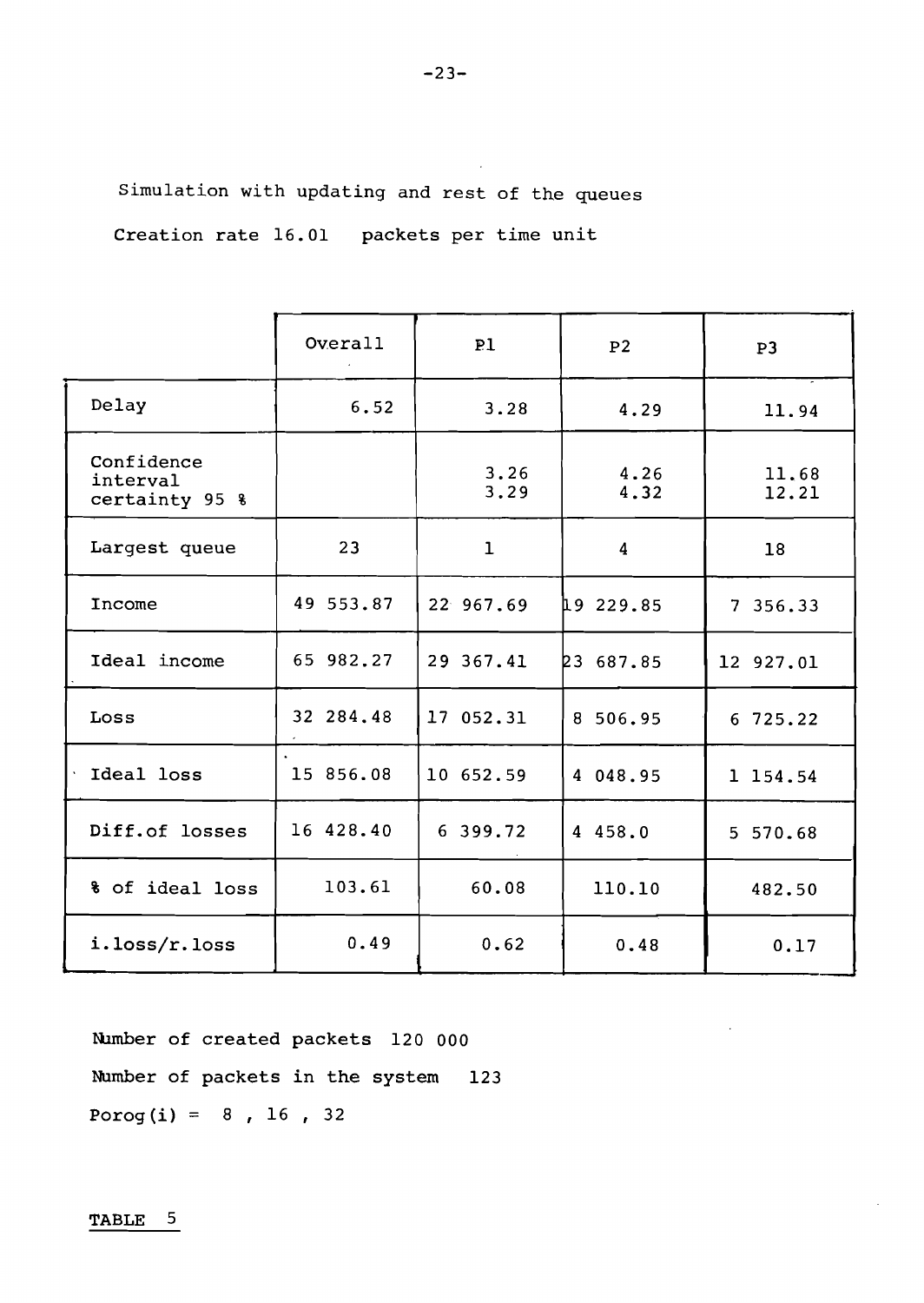Simulation with updating of routing matrices Creation rate 16.01 packets per time unit

|                                          | Overall   | P1           |                |                |
|------------------------------------------|-----------|--------------|----------------|----------------|
|                                          |           |              | P <sub>2</sub> | P <sub>3</sub> |
| Delay                                    | 7.04      | 3,29         | 4.46           | 13.3           |
| Confidence<br>interval<br>certainty 95 % |           | 3.27<br>3.31 | 4.43<br>4.49   | 12.99<br>13.62 |
| Largest queue                            | 26        | $\mathbf{1}$ | 4              | 21             |
| Income                                   | 48 391.71 | 22 910.99    | 18 891.04      | 6 589.67       |
| Ideal income                             | 65 981.11 | 29 365.93    | 23 687.1       | 1 292.08       |
| Loss                                     | 33 445.34 | 17 107.0     | 8 845.06       | 7 493.28       |
| Ideal loss                               | 15 855.94 | 10 652.07    | 4 049.0        | 1 154.87       |
| Diff.of losses                           | 17 589.4  | 6454.93      | 4 796.06       | 6 338.41       |
| % of ideal loss                          | 110.93    | 60.60        | 118.45         | 548.84         |
| i.loss/r.loss                            | 0.47      | 0.62         | 0.46           | 0.15           |

NUmber of created packets 120 <sup>000</sup> Number of packets in the system 122 Porog(i) = 8 , 16 , 32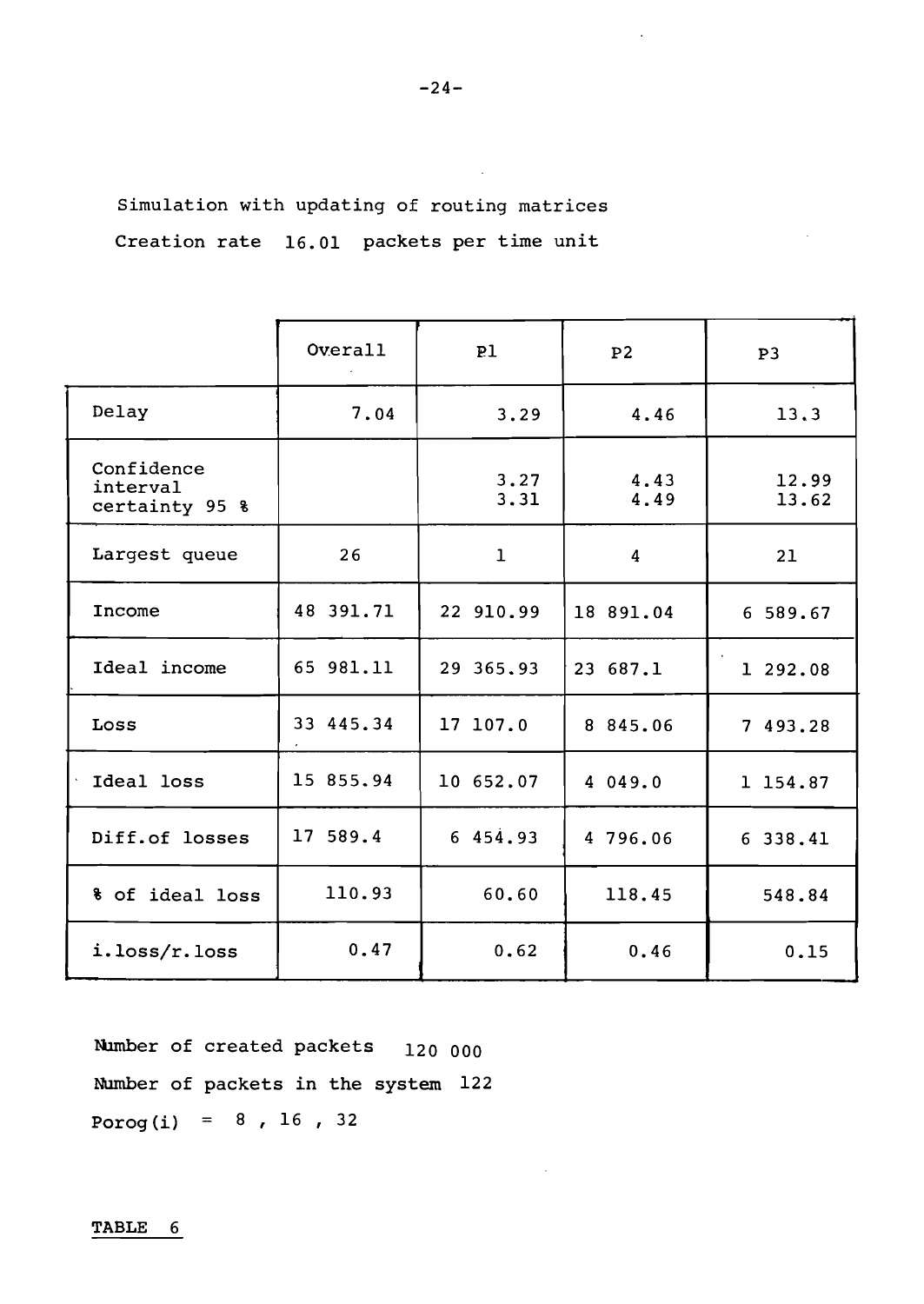Simulation with updating of routing matrices Creation rate 20.95 packets per time unit

|                                          | Overall   | P1           | P <sub>2</sub>                     | P <sub>3</sub> |
|------------------------------------------|-----------|--------------|------------------------------------|----------------|
| Delay                                    | 22.78     | 3.61         | 6.46                               | 70.33          |
| Confidence<br>interval<br>certainty 95 % |           | 3.56<br>3.65 | 6.33<br>6.59                       | 67.13<br>73.54 |
| Largest queue                            | 284       | $\mathbf 0$  | $\mathbf 0$                        | 284            |
| Income                                   | 3 114.08  | 3 864.23     | 2 633.28                           |                |
| Ideal income                             | 11 257.86 | 5 359.89     | 4 176.7                            |                |
| Loss                                     | 10 917.57 | 3 412.77     | 2 255.52                           | 5 249.28       |
| Ideal loss                               | 2 773.78  | 1 917.11     | 712.1                              | 144.58         |
| Diff.of losses                           | 8 143.78  | 1 495.66     | 1 543.42                           | 5104.7         |
| % of ideal loss                          | 293.6     | 78.02        | 216.74                             | 3 530.71       |
| i.loss/r.loss                            | 0.25      | 0.56         | 0.32<br>$\mathcal{L}^{\text{max}}$ | 0.03           |

Number of created packets 21 592 Number of packets in the system 2 000 Porog (i) = 8 , 16 , 32

# **TABLE 7**

-25-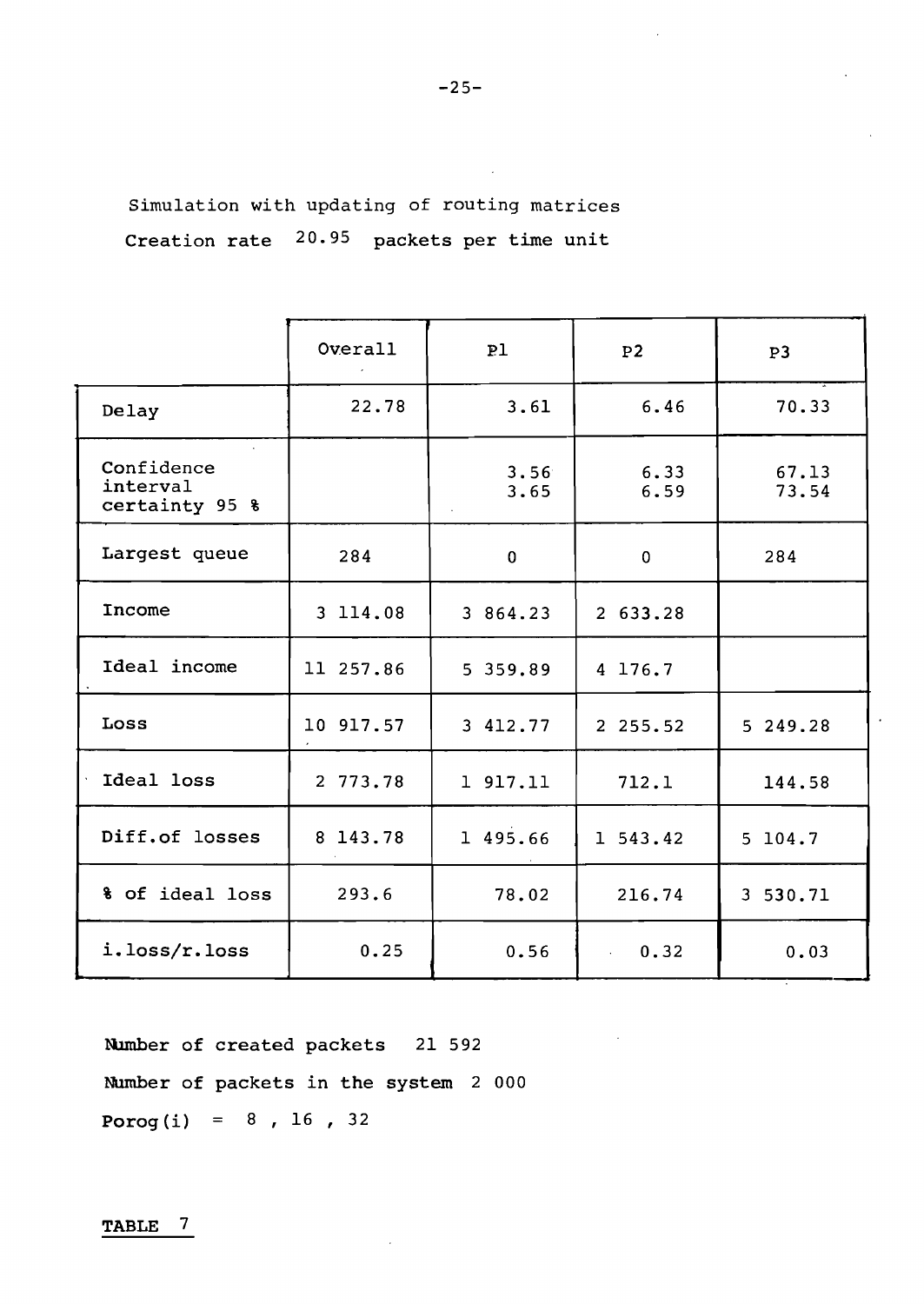Simulation with updating and rest of the queues

Creation rate 20.95 packets per time unit

|                                          | Overall             | P1           | P <sub>2</sub> | P <sub>3</sub> |
|------------------------------------------|---------------------|--------------|----------------|----------------|
| Delay                                    | 21.73               | 4.0          | 6.56           | 67.04          |
| Confidence<br>interval<br>certainty 95 % | $\mathcal{L}^{\pm}$ | 3.94<br>4.06 | 6.42<br>6.7    | 64.10<br>69.98 |
| Largest queue                            | 256                 | $\mathbf{1}$ | $\overline{2}$ | 253            |
| Income                                   | 2 763.98            | 3 181.96     | 2 357.86       |                |
| Ideal income                             | 10 196.97           | 4 884.45     | 3 790.5        |                |
| Loss                                     | 9 956.32            | 3 449.04     | 2 080.84       | 4 426.44       |
| Ideal loss                               | 2 523.32            | 1 746.55     | 648.2          | 128.57         |
| Diff.of losses                           | 7433.0              | 1 702.49     | 1 432.64       | 4 297.87       |
| % of ideal loss                          | 294.57              | 97.48        | 221.02         | 3 342.82       |
| i.loss/r.loss                            | 0.25                | 0.51         | . 0.31         | 0.03           |

NUmber of created packets 19 688 Number of packets in the system 2000. Porog(i) =  $8$ , 16, 32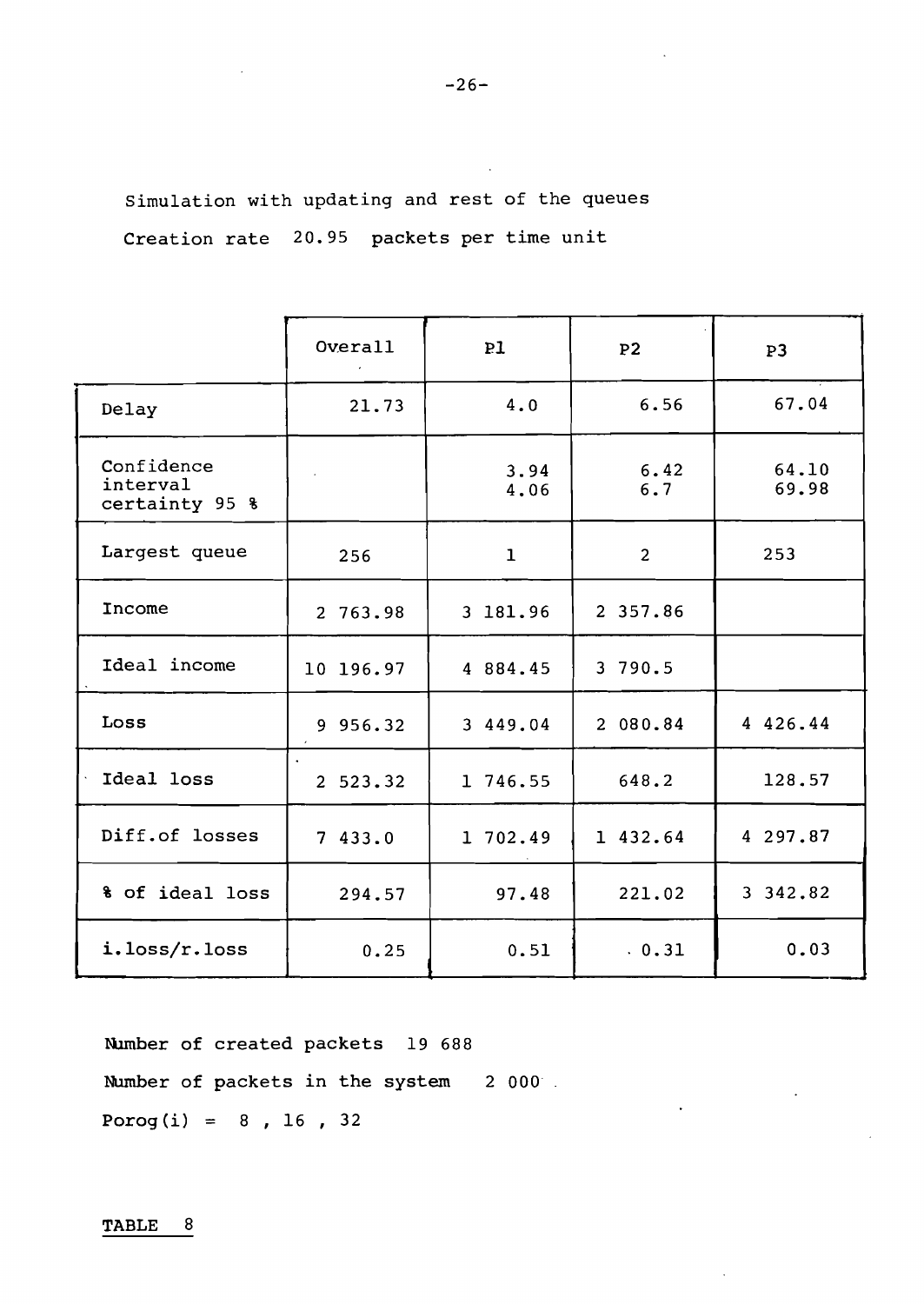Simulation with updating of routing matrices

Creation rate 16.6 packets per time unit

|                                                    | Overall<br>$\epsilon$ | P1             | P <sub>2</sub> | P <sub>3</sub> |
|----------------------------------------------------|-----------------------|----------------|----------------|----------------|
| Delay                                              | 25.27                 | 3.33           | 4.65           | 68.14          |
| $\sim$<br>Confidence<br>interval<br>certainty 95 % |                       | 3.31<br>3.34   | 4.61<br>4.68   | 66.38<br>69.91 |
| Largest queue                                      | 233                   | $\overline{2}$ | $\mathbf{0}$   | 231            |
| Income                                             | 17 359.22             | 22 716.51      | 18 526.85      |                |
| Ideal income                                       | 65 759.32             | 29 366.06      | 23 685.4       |                |
| Loss                                               | 64 232.48             | 17 301.49      | 9 207.15       | 37 723.84      |
| Ideal loss                                         | 15 832.38             | 10 651.94      | 4 048.6        | 1 131.84       |
| Diff.of losses                                     | 48 400.1              | 6 649.55       | 5 158.55       | 36 592.0       |
| % of ideal loss                                    | 305.70                | 62.43          | 127.42         | 3 232.97       |
| i.loss/r.loss                                      | 0.25                  | 0.62           | 0.44           | 0.03           |

 $\ddot{\phantom{a}}$ 

 $\hat{\boldsymbol{\epsilon}}$ 

NUmber of created packets 120 000 Number of packets in the system 820 Porog(i) =  $8$ , 16, 32

 $\epsilon$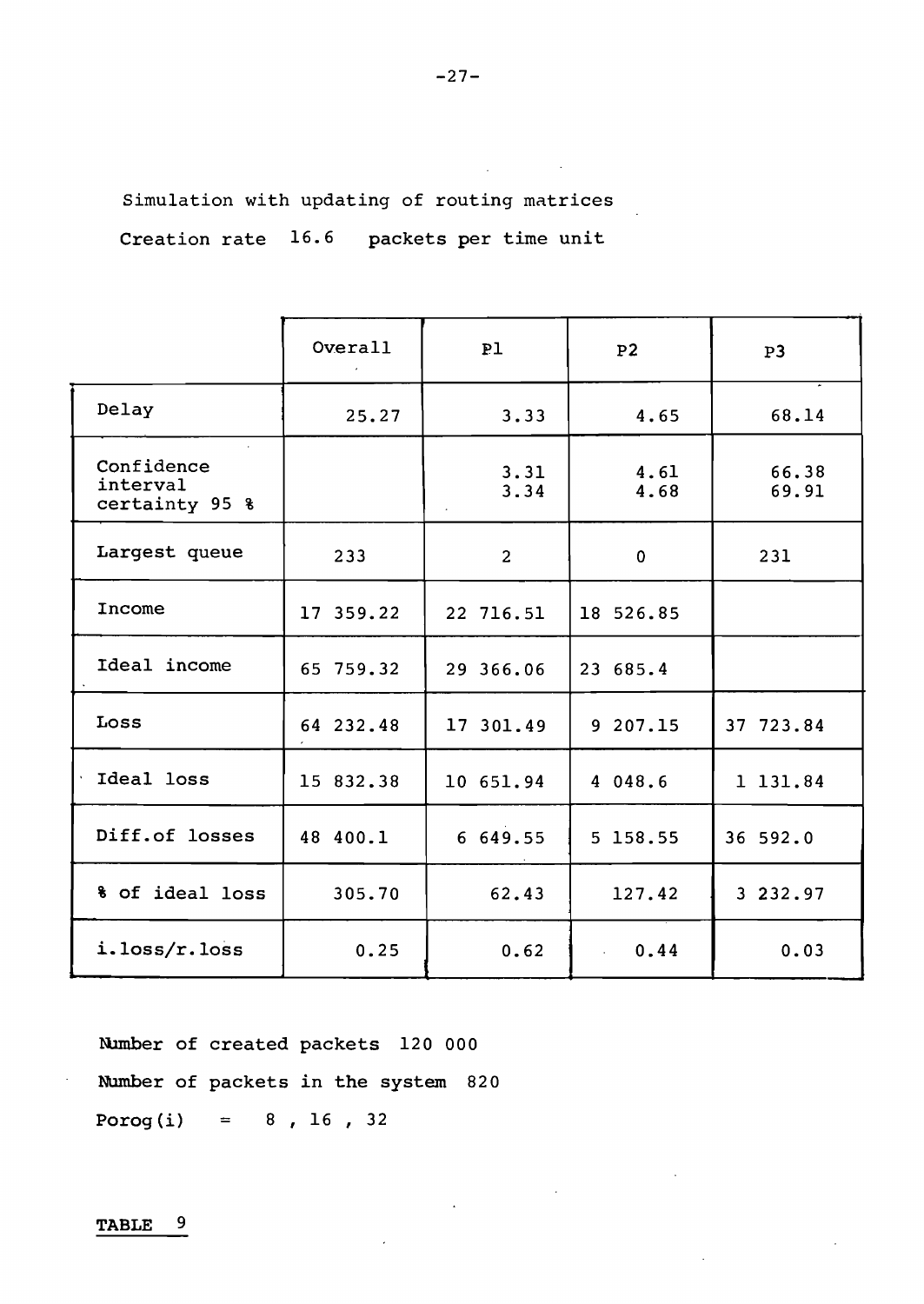Simulation with updating and rest of the queues Creation rate 16.6 packets per time unit

|                                          | Overall   | P <sub>1</sub> | P <sub>2</sub> | P <sub>3</sub> |
|------------------------------------------|-----------|----------------|----------------|----------------|
| Delay                                    | 20.81     | 3.47           | 4.57           | 54.41          |
| Confidence<br>interval<br>certainty 95 % |           | 3.45<br>3.49   | 4.54<br>4.60   | 53.13<br>55.7  |
| Largest queue                            | 107       | $\overline{2}$ | $\overline{4}$ | 101            |
| Income                                   | 24 261.31 | 21 977.49      | 18 677.35      |                |
| Ideal income                             | 65 841.48 | 29 362.84      | 2 366.25       |                |
| Loss                                     | 57 420.89 | 18 036.51      | 9 057.35       | 30 327.04      |
| Ideal loss                               | 15 840.72 | 10 651.16      | 4 048.45       | 1 141.11       |
| Diff.of losses                           | 41 580.17 | 7 385, 35      | 5008.9         | 29 185.93      |
| % of ideal loss                          | 262.49    | 69.34          | 123.72         | 2 557.68       |
| i.loss/r.loss                            | 0.28      | 0.59           | [0.45]         | 0.04           |

 $\sim$   $\sim$ 

Number of created packets 120 000 Number of packets in the system 555 Porog(i) = 8 , 16 , 32

÷,

## TABLE 10

 $-28-$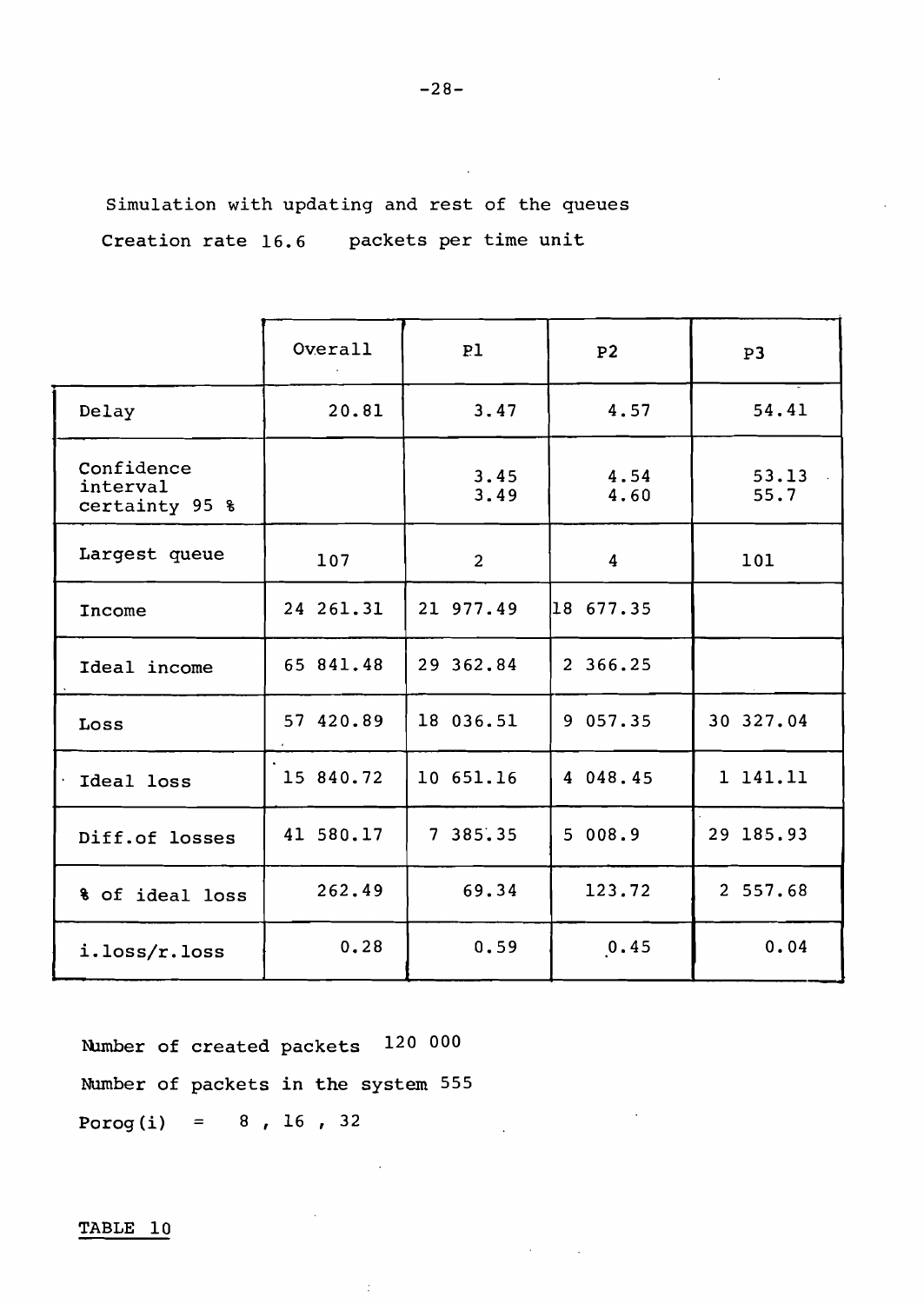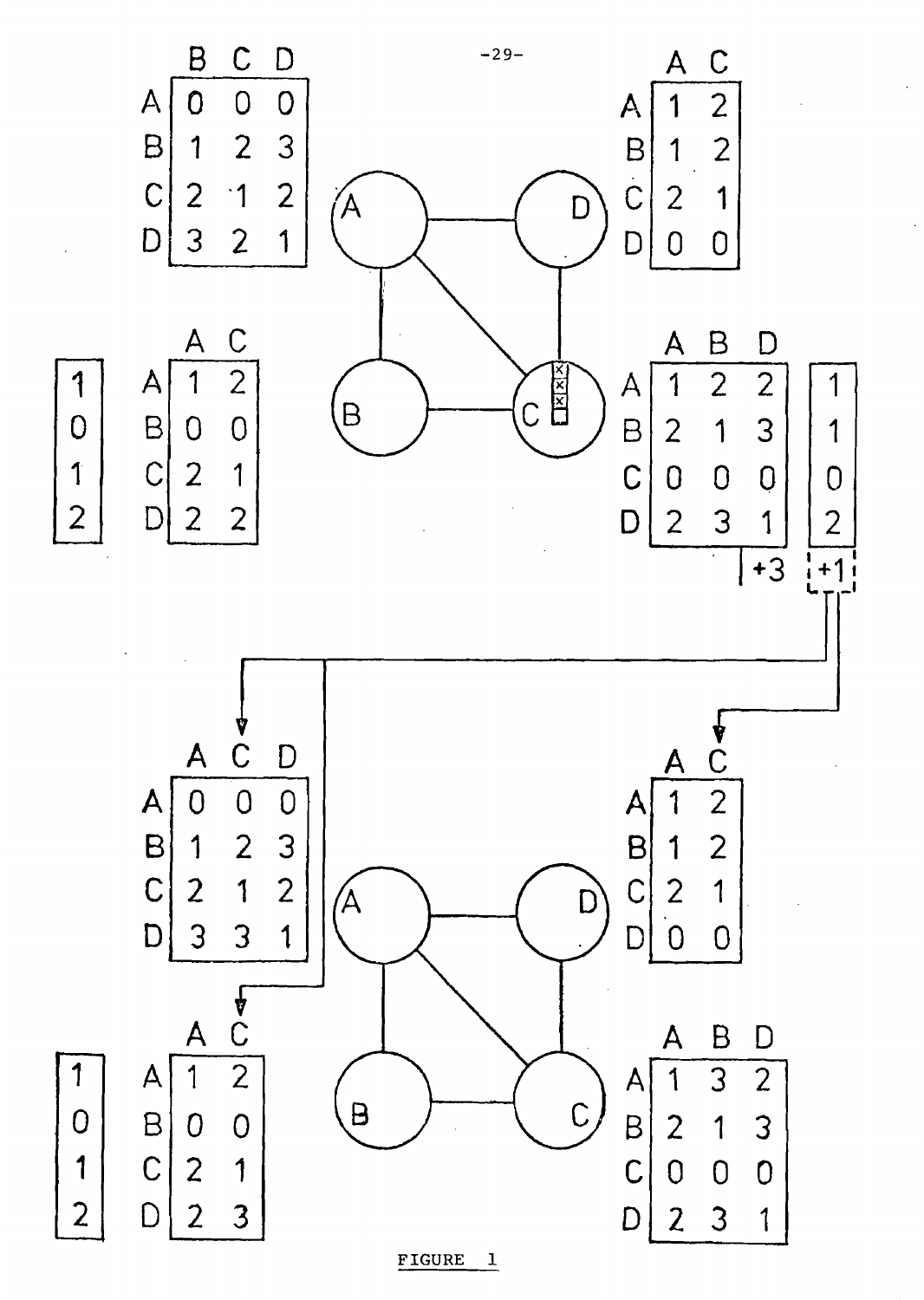$y_1 = 1 - 0.13t$  $Y_2 = 0.7 - 0.05t$  $Y_3 = 0.35 - 0.014t$ 



# FIGURE 2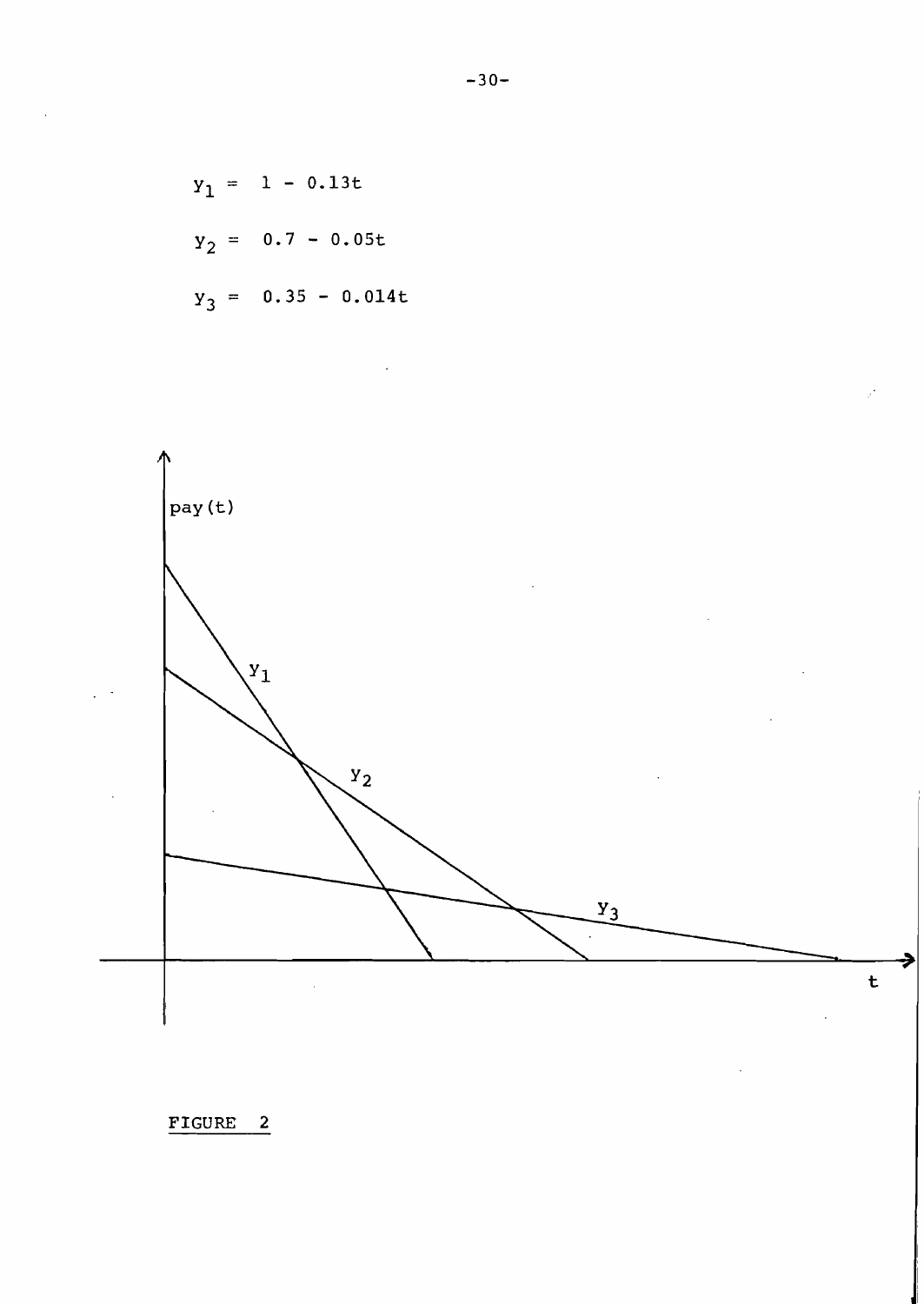

 $FIGURE \underline{3}$